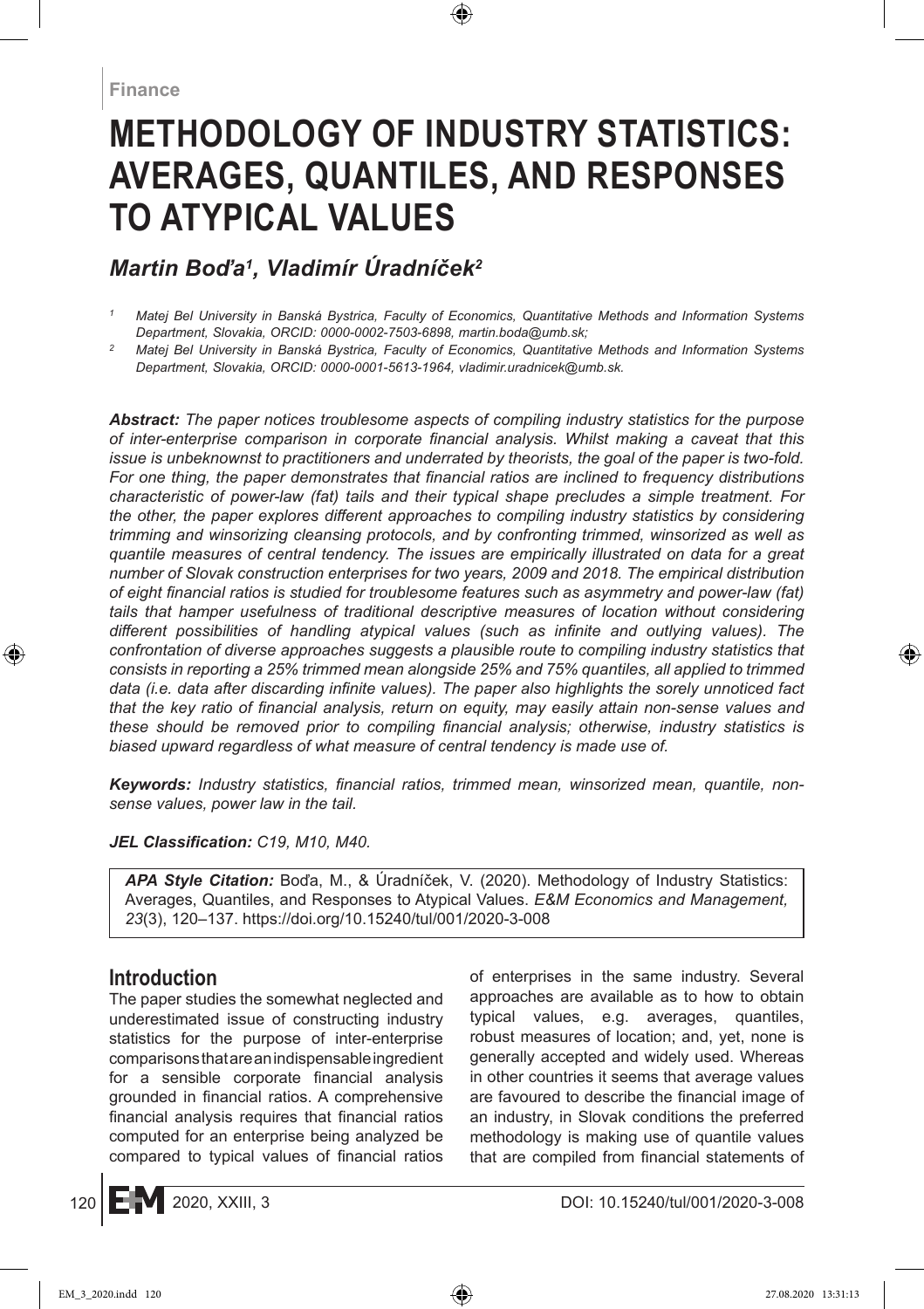numerous Slovak enterprises. Whereas CRIF – Slovak Credit Bureau, Ltd. (henceforth referred to as CRIF) uses traditionally three quartile values (with a possibility of extending the report by averages), DataSpot, Ltd. (henceforth referred to as DataSpot) summarizes industries by second deciles, medians and eight deciles. At first glance, it may seem (and it does indeed) that it is an easy task with no methodological trouble that subsumes assembling financial statements from a number of enterprises in an industry, calculating financial ratios and summarizing them with one or a few descriptive measures. Many users of industry statistics (practitioners) as well as instructors of corporate financial analysis (theorists) are oblivious that this ostensibly simple procedure holds numerous pitfalls and the summary figures may be far from being representative of the financial situation in an industry. Several reasons may be singled out.

First, some input financial statements are erroneous (falsified on purpose, or affected by mistakes coming from errors in accounting records or arising in the process of preparing financial statements), and the financial ratios calculated from such statements are misleading. Unfortunately, that financial information disclosed even in audited statements is not free of errors is a notorious fact (e.g. Rezaee, 2005; Markham, 2006; Deloitte Forensic Center, 2009; Firth et al., 2011). Second, a portion of enterprises are not in good financial condition, their operations are atypical and they perhaps face financial distress (e.g. Konstantaras & Siriopoulos, 2011; Harada & Kageyama, 2011; Balcaen et al., 2012; Bhattacharjee & Han, 2014; Inekwe et al., 2018, 2019). In corporate comparisons, one should compare "healthy" enterprises with "healthy" enterprises and eschew comparisons with non-vital enterprises whose operations cast doubt on the faithfulness of the reality represented by financial ratios. Third, also non-sense values of financial ratios exist, and are symptomatic of many enterprises, so they cannot be ignored when the ambition is to give a general description of an industry. Such values arise owing to zero in the denominator (yielding an infinity) or whenever two negative values are divided (yielding a seemingly fortuitous economically favourable positive value). If existent, this signifies a highly non-standard situation to which a comparison should not be made. Fourth, even if the three preceding issues are somehow mended, there still remains great heterogeneity of enterprises reflected in their financial statements, thanks to which the frequency distribution of any financial ratio is frequently heavily-skewed and displays power-law (fat) tails on account of the preponderance of outlying values on either side. The proneness to asymmetry and fat-tailedness casts doubts about an ability of simple descriptive measures to deliver a faithful representation of the situation in an industry.

With a few exceptions, industry statistics is traditionally processed and proffered on a commercial basis by different vendors (credit bureaus and other agencies specialized in keeping business registers), and each vendor has a different approach to tackling these problems. The procedure starts with preliminary screening for anomalous financial statements and mistakes, and then different (sometimes undisclosed) protocols are followed in calculating summary measures. Of course, there are inevitable differences in the way that vendors define financial ratios, but they are of no import to the user granted that he is familiar with the definition.

Odd as it may be, the described issues are overlooked in the academic community, although they do merit attention. This paper is an effort to make amends, it strives to incite discussion amongst practitioners and theorists in this regard by bringing to the forefront of their attention the fact that it matters how industry statistics is calculated. More specifically, the goal of the paper is to demonstrate that the (typical) empirical distribution of financial ratios is too complicated to allow a simple treatment, and to explore different approaches to representing the financial situation of an industry. The reason being, the first ambition follows from the fact that the typical frequency distributions of a financial ratio is inclined to (asymmetric) power-law tails, which mars the usefulness of simple descriptive metrics. This in turn motivates the second ambition and a search for suitable remedies to the situation. Hence, the exploration of fat-tailed properties of financial ratios has its non-negligible role in this paper. To a great extent, the paper takes form of a case study centred upon Slovak corporate conditions. Nonetheless, the lessons learned from this case study are fully transferable to any other economic milieu since the difficulties with the quality of accounting information and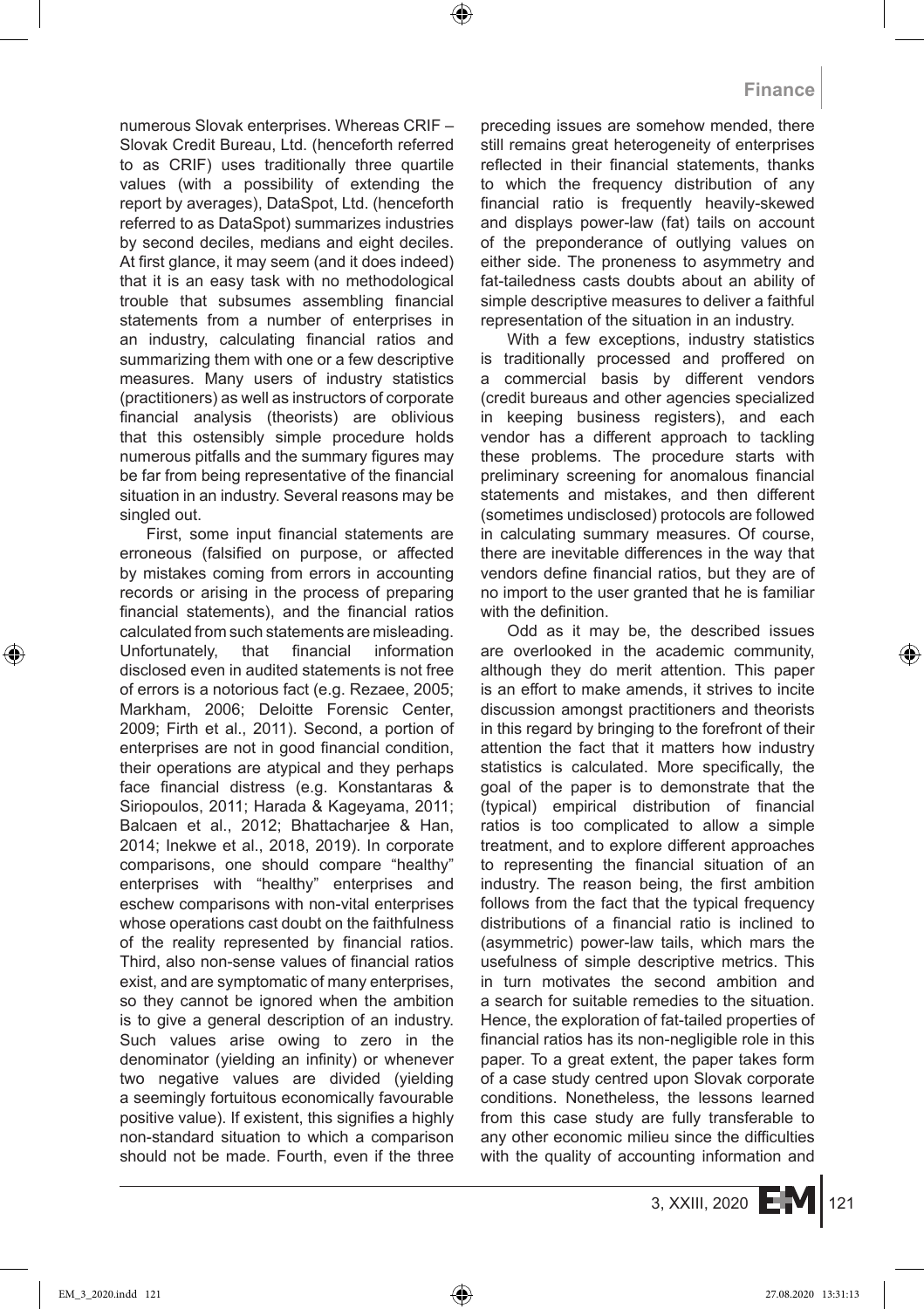heterogeneity of enterprises are shared across all economies.

The paper uses raw financial statements of a great number of Slovak enterprises provided by FinStat, Ltd. (henceforward referred to as FinStat) for two years, 2009 and 2018. Whereas the year 2018 was a period of economic tranquillity, in the year 2009 the Slovak economy was affected by the global economic crisis (e.g. Tóth, 2017; Buček, 2012). For selected industries, eight representative financial ratios defined in line with the methodology of CRIF are considered, and several approaches to calculating industry summaries are compared. Before that, however, the empirical distribution of the eight ratios and its properties are studied to prove the point that these "ugly" properties make common descriptive measures less useful and unsuited. The studied approaches include averages and quantiles used in conjunction with different possibilities of handling atypical values (infinite and outlying values) such as simple removal, trimming or winsorization.

The rest of the paper is organized into five parts. Whilst Section 1 acts as a short literature review and proves the currency of the issue, Section 2 describes the set-up of the case study including the data, the definition of the financial ratios, and approaches to calculating industry summaries. Section 3 presents the results, and is followed by Section 4 that discusses the findings and presents the limitations of the study. Finally, the last part of the paper concludes.

### **1. Contextual Background**

Financial analyses of the enterprise and competitive environment oftentimes require analytical procedures that are based upon average or other typical industry values of selected financial indicators. Sometimes industry values are not needed as an input to the analysis, but are given full appreciation in the interpretations when the position of an industry, or of an enterprise in the industry, is to be assessed. Examples of such financial analyses include Leuz and Verrechia (2000), Serrano Cinca et al. (2005), Sedláček (2007), Bradshaw (2012), Prášilová (2012), Koráb and Poměnková (2014), Skokan and Pawliczek (2014) or Lesáková et al. (2019). There are unavoidable questions regarding the quality of data that are available to analysts for industry comparisons. The heavily used industry characteristics (such as averages, quartiles, deciles) are affected by the methodology adopted in processing financial statements at the level of an industry. Unawareness about the nuances of compiling industry statistics is a pitfall that may lead to erroneous results and unsound conclusions.

In Slovakia, the tradition of industry statistics dates back to 1993 and originated under the umbrella of Bankové a zúčtovacie centrum Slovenska, a. s. (Banking and Clearing Center of Slovakia, Plc.), which was later transformed eventually to CRIF – Slovak Credit Bureau, Ltd. The inspiration for instituting the standards of industry statistics in Slovak conditions came from the USA, where similar standards had been adopted and implemented by the American Bankers Association (Profini, 2018, p. 7). CRIF publishes industry statistics for 20 selected financial ratios in printed form in its annual report called *Stredné hodnoty finančných ukazovateľov ekonomických činností v SR* (or *Central values of financial ratios of economic activities in the Slovak Republic*). In addition, more detailed information is available on its web site https://www2.cribis.sk and pertains to another 11 financial ratios. Every financial ratio is represented by three quartile values, the average, and a synthetic indicator called "mental view". The "mental view" for a given financial ratio is obtained by applying the traditional definition of the financial ratio to the aggregated financial statements arising from summing all financial statements in that particular industry. Details on procedures followed by CRIF in detection and removal of false and erroneous financial statements are not divulged. Yet, the definitional formulas referring to particular items of financial statements are fully available to the authors of this study, and are obeyed to the letter in the applicational part. In the case that there is a preponderance of non-defined cases when calculating a financial ratio requires dividing two zeros, CRIF reports a #NA# sign for quartile values. This only reveals that nondefined values enter calculations of quartiles and no trimming or winsorizing procedure protocol is adhered to. A new-comer to the market of business registers is DataSpot, which maintains *Index Podnikateľa* (or *Entrepreneurial Index*). Although the business register operated by DataSpot offers for a selected enterprise a variety of financial ratios, only 10 financial ratios are benchmarked against the second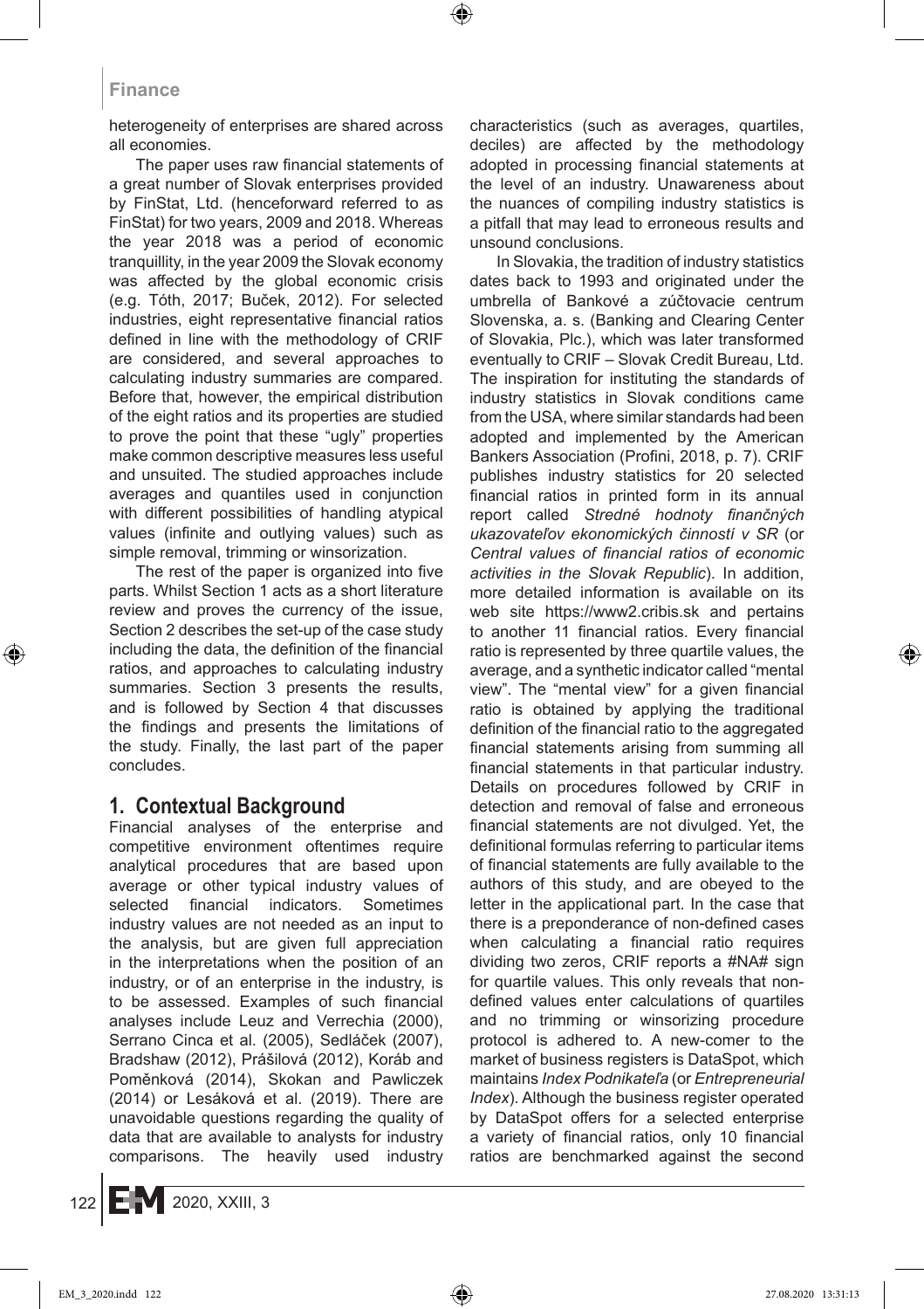decile, median and eight decile in the industry. Unfortunately, FinStat may also service an extensive business register, provide a collection of raw unprocessed financial statements in a convenient format and calculate for enterprises a number of financial ratios, but it does not occupy itself with compiling industry statistics. This omission is at the cost of a loss in competitive advantage. Needless to say, the definitions of financial ratios implemented by CRIF, DataSpot and FinStat are not identical, although those by CRIF could be righteously deemed for their longevity and tradition as authoritative.

Owing to the relatively small size of the Slovak economy, it is possible to develop and maintain a sort of "national standards", but outside Slovakia the situation may be much more complicated. An example is the USA where there are several vendors of industry statistics. One of them, the Risk Management Association (formerly Robert Morris Associates), publishes its Annual statement studies that provide ratios for a total of 723 manufacturing, wholesale, retail, and selected service industries in the USA, and are available after the paid registration at https://www.rmahq.org/ annual-statement-studies. Selected industry statistics and financial ratios for benchmarking are available for sole proprietorships, S corporations, and corporations from BizStats at http://www.bizstats.com. Another such vendor, IndustriusCFO, provides at http:// www.industriuscfo.com benchmarking industry metrics summarized by first deciles, quartile values and last deciles. Finally, industry summaries and scoring by Bizminer at http:// www.bizminer.com are developed for various financial ratios and other metrics by dint of averages. Another source is the *Almanac of business and industrial financial ratios*, a printed compendium assembled originally by Leo Troy and later by Philip Wilson, who also authored the latest edition (Wilson, 2016). The almanac gives performance data for 50 operating and financial factors in 199 industries. All these vendors or sources vary in manifold aspects such as the coverage of industries, the population of financial statements, the variety and definition of financial ratios, the procedures necessary to ensure integrity of summary statistics, the selection of measures of central tendency etc. Frequently, methodological details are difficult to track.

A not well-known initiative is BACH (standing for *Bank for the Accounts of Companies Harmonized*), launched in 1985 in order to analyze the financial condition of European enterprises, but harmonized and enhanced in 2010. The BACH project provides industry summaries for 13 European countries (inclusive of Slovakia), and reports industry summaries for 29 financial ratios in addition to numerous balance-sheet and income statements. In step with the agencies that keep business registers for Slovak enterprises, i.e. CRIF, DataSpot and FinStat, the source of input financial statements is the Registry of Financial Statements maintained by the Ministry of Finance of the Slovak Republic. The BACH database is available at https://www.bach. banque-france.fr and for 2018 represents as many as 8.6% of all enterprises (see ECCBSO, 2019, p. 16). The methodology is fairly detailed and described in ECCBSO (2019). The three quartiles and "mental view" are computed to represent financial ratios in an industry (although the term "weighted mean" is used instead of "mental view"). The administration of the BACH database is entrusted to the *Banque de France* (Bank of France) that also maintains the ERICA database of aggregated and harmonised accounting data based on IFRS consolidated financial statements for 8 European countries (exclusive of Slovakia).

Of course, there are many other vendors of financial information outside Slovakia such as Bureau van Dijk (the AMADEUS database), Bisnode (the Albertina enterprise monitor), but in a vein similar to FinStat, they do not compile industry statistics.

The typical empirical distribution of a financial ratio is unsightly and suffers for four chief reasons: (1) Some financial statements are erroneous. (2) Some enterprises tackle financial difficulties and their operations show abnormal values of financial ratios. (3) Non-sensical values of an indicator can arise naturally when both the numerator and denominator are zero, and they do arise. More frequently, only the denominator is zero, in which case a plus or minus infinity is the result. Likewise, a very small value in the denominator makes the financial ratio explode and causes an extreme value. (4) Enterprises even in the same industry are often very dissimilar and so the empirical distribution of otherwise normal values has a tendency towards asymmetry and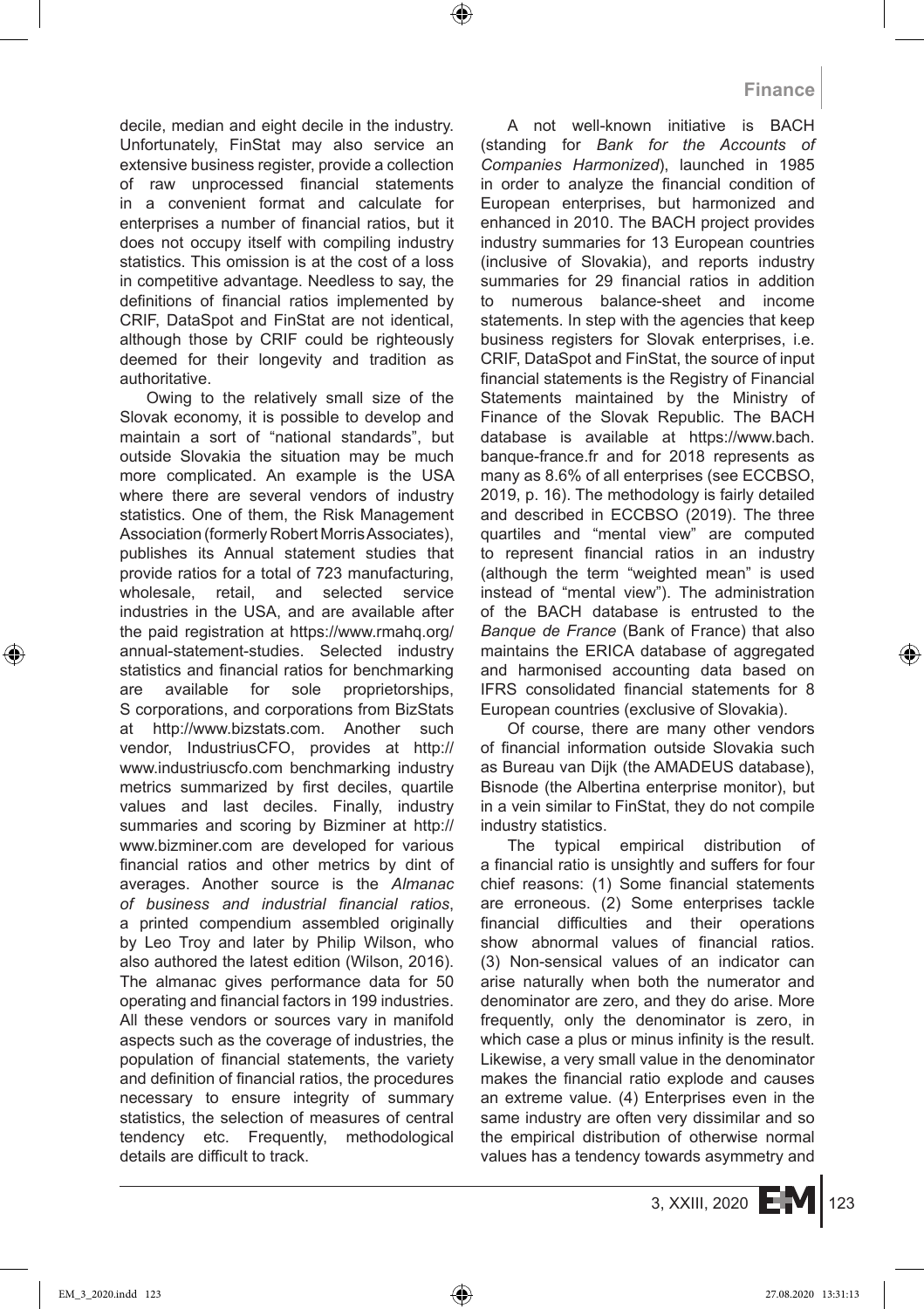fat tails. All in all, calculated values of a financial indicator compiled for sundry enterprises in an industry are always to some degree contaminated by errors and their distribution is not well-behaved, typically evincing asymmetric power-law (Paretian) tails. Hence, it transpires that descriptors of classical statistics (averages, or even quantiles) must fare poorly in giving a snapshot of the situation in an industry and robust descriptors must be equal to the task. Indeed, robust methods are devised for use in situations when there are extreme values or where the distribution is highly atypical (highly asymmetric or fat-tailed).

In addition to conventional quantiles, this paper considers two simple robust approaches useful in characterizing the financial situation in an industry: the trimmed (truncated) mean, and the winsorized mean. Despite the existence of a plethora of robust measures of central tendency, these two methods are effective, and conceptually simple with the construction easy and graspable to a layman. They fall into the broad category of L-estimators of location, and have a high breakdown point (Jurečková & Picek, 2006, pp. 66–69). The trimmed mean is a mean applied to the central (trimmed) mass of data that remain after discarding equal portions of data from both endpoints. Similarly, the winsorized mean is a mean applied to the whole (winsorized) mass of data obtained by replacing equal portions of data at both endpoints with the most extreme remaining values. The former is notably used in Olympic judging to prevent impact of a single judge on the overall score (Gaynor et al., 2005), or in calculation of the LIBOR rate (ICE Benchmark Administration, 2019), and both perform well when the contamination at both endpoints is below the set trimming percentage (Wilcox & Keselman, 2003). Nonetheless, the winsorized mean is recommendable for universal situations with no information available about the underlying distribution (Bieniek, 2016).

# **2. Methodology**

As pointed out in the introduction, the paper is built-up as a case study that demonstrates issues in compiling industry statistics with the use of Slovak data. In order to prove more convincingly the point that industry statistics must be related to the empirical distribution of financial ratios, data on Slovak enterprises for two years are employed as the distributional properties of financial ratios vary with business cycles. The year 2009 can be described as turbulent since Slovak corporate financial ratios of that time bore a signature of the erstwhile Great Recession, whereas the year 2018 is a standard year with satisfactory economic growth, low unemployment and normal inflation (National Bank of Slovakia, 2016, p. 15, 2019, p. 16). For either year, the input data represented financial statements of Slovak enterprises collected and provided by FinStat. This analytic agency processes financial statements sourced from web page of the Registry of Financial Statements maintained by the Ministry of Finance of the Slovak Republic (http://www. registeruz.sk). Financial statements for 2009 were mostly scanned and ran through an OCR (optical character recognition) data extraction, and for 2018 were simply downloaded in a structured format from the Registry. In addition to omnipresent commonplace typos and errors in financial statements, the data set of financial statements for 2009 is less trustworthy owing to the digitalization by OCR technology. The input data sets were screened for errors and financial statements with apparent inconsistencies were dropped (the criteria being as follows: the balance sheet identity is violated; either asset or liability components do not add up to declared totals; the numerators or denominators of the financial ratios considered are not non-negative when they must be).

For simplicity, only 8 ratios were considered respecting the definition and method of computation of CRIF two per each of the four major categories. Their classification, shorthand definitions and abbreviations are provided in Tab. 1.

Note that out of the definitional categories in the numerators and denominators only income before taxes, net income and equity can take negative values, otherwise all the quantities must be non-negative. Note also that L3, ATO, INVDAY, D2ASS must be non-negative or plus infinity, and that WC2INV, INTCOV, ROE and OROS are supported on the real axis or take a value of negative or positive infinity. In addition, with ROE pathological situations may easily happen when both the numerator and denominator are strictly negative, in which case a positive value arises with no economic meaning or sense whatsoever. Unconditionally, such non-sensible values cannot be taken into account when compiling business statistics. A correct approach is to eliminate them in the data set and report that a certain percentage of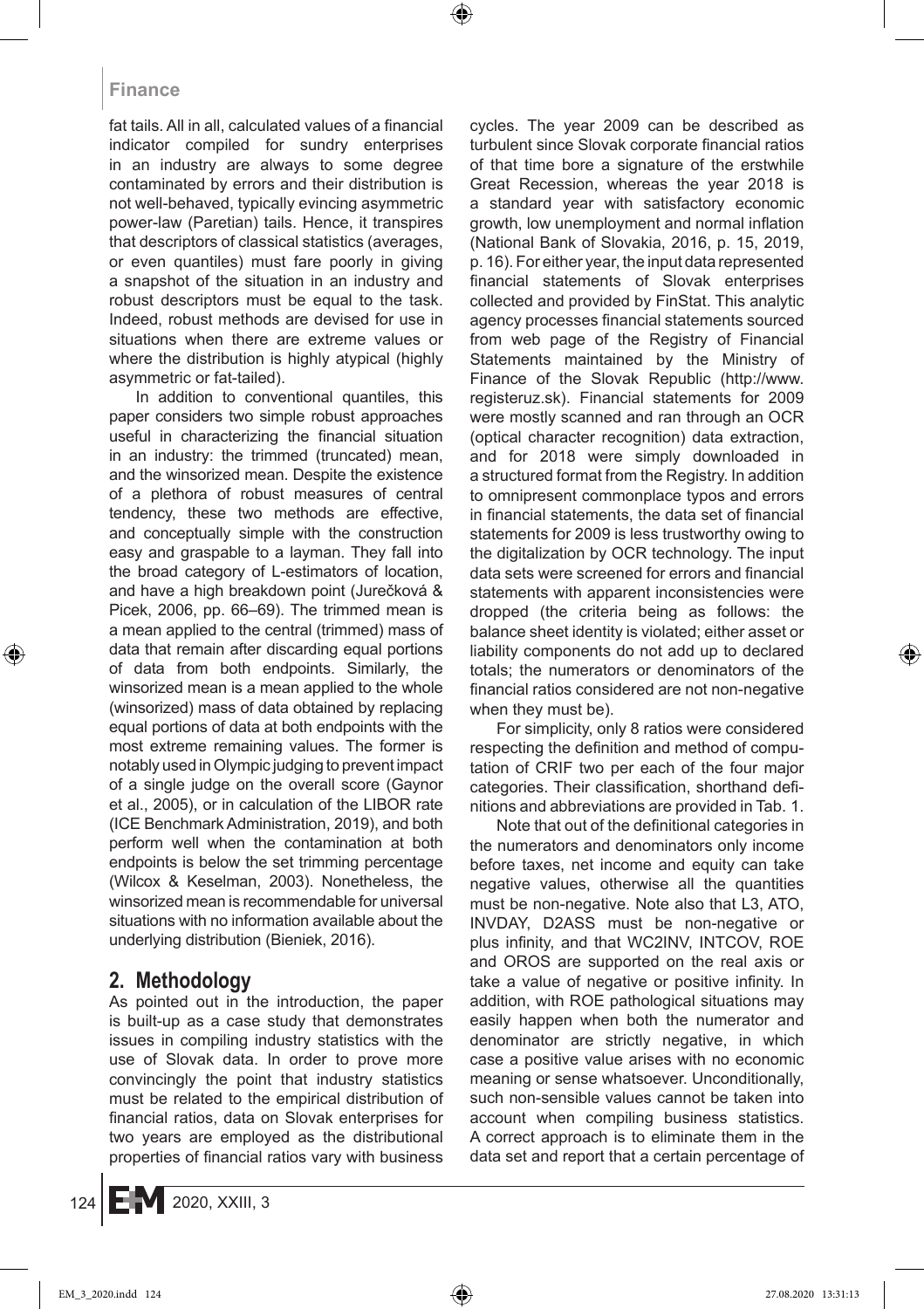**Tab. 1: Financial ratios considered in the study**

| <b>Financial ratio</b>                            | Code               | <b>Notional definition</b>                                 | Category      |
|---------------------------------------------------|--------------------|------------------------------------------------------------|---------------|
| Liquidity tier 3                                  | L <sub>3</sub>     | current assets<br>current liabilities                      | liquidity     |
| Inventory by net working<br>capital funding ratio | WC2INV             | current assets - current liabilities<br>inventory          | liquidity     |
| Asset turnover (in sales)                         | <b>ATO</b>         | sales<br>assets                                            | activity      |
| Days' sales in inventory                          | <b>INVDAY</b>      | $\frac{\text{inventory}}{360}$<br>sales                    | activity      |
| Debt to assets ratio                              | D <sub>2</sub> ASS | $\frac{\text{debt}}{\text{assets}} \cdot 100$              | leverage      |
| Interest coverage                                 | <b>INTCOV</b>      | income before taxes + interest expense<br>interest expense | leverage      |
| Return on equity                                  | <b>ROE</b>         | $\frac{\text{net income}}{\text{equity}} \cdot 100$        | profitability |
| Operating return on sales                         | <b>OROS</b>        | operating income · 100<br>$\frac{1}{\text{sales}}$         | profitability |

Source: own

enterprises reported both negative net income and equity and state this percentage alongside the industry representative. It is not known how vendors of business statistics cope with the technical circumstance that emerges with ROE and perhaps with other indicators.

Given the space available, the demonstration is limited merely to one industry recognized according to the industry classification NACE Rev 2 as. "F41.2 – Construction of residential and non-residential buildings". The choice fell upon this industry to allow a sufficient number of observations on enterprises. Whereas 2018 was rich in the number of available financial statements, 2009 was sparse in terms of effective financial statements. For most industries at the third level of the nomenclature (groups) there were only a few observations in 2009. In truth, all computations were accomplished also for the industry "Q86.2 – Medical and dental practice activities" with findings to a fault similar, but – as the output doubled and became extensive – the analysis for this industry goes unreported.

Eventually, for the two years 2009 and 2018 and the eight financial ratios summarized in Tab. 1 the analysis concentrated upon the following: (i) visual exploration of the frequency distribution of ratios, (ii) demonstration that the frequency distribution of ratios is susceptible to anomalous (outlying) values, and (iii) comparison of different measures of location of the frequency distribution. These aspects are further clarified in the ensuing subsections. Points (i) and (ii) correspond to the goal to demonstrate undesirable empirical properties of the typical distribution of financial ratios with an emphasis upon skewness and asymmetric power-law (Paretian) tails. Points (iii) answers to the goal to explore possible remedial approaches to this situation when a summary measure of location is to be constructed. Whilst elements (i) and (ii) help to prove the assertion that compilation of industry statistics is a complicated task and deserves deeper insights that are obtained through point (iii).

# **2.1 Visualization of the Frequency Distribution**

A visual display of the frequency distribution gives immediate insights into the credibility of simple measures of location upon which the industry statistics is based. For example, it may reveal that the frequency distribution is heavily skewed or is a mixture of distributions,

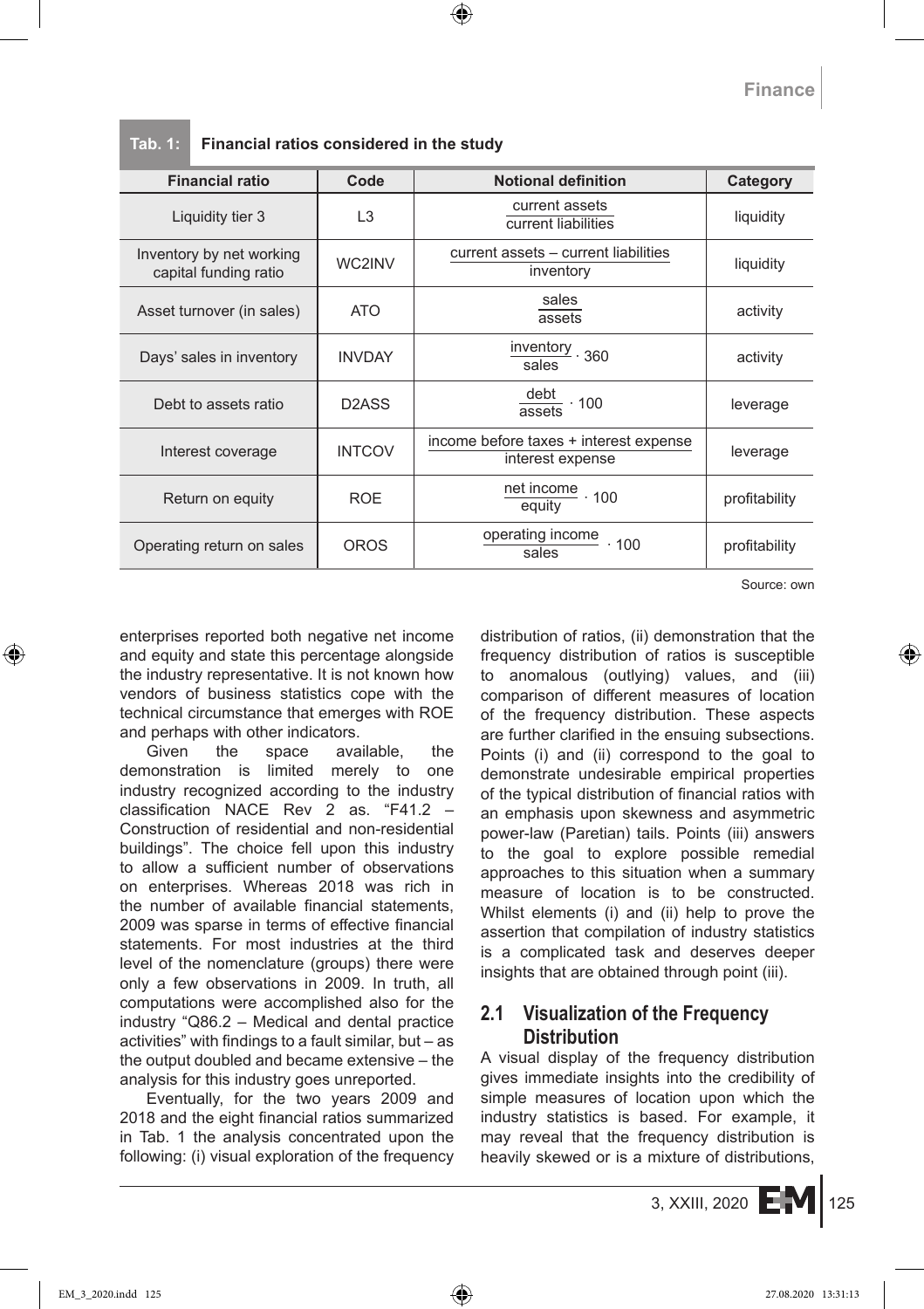and these are cases in which averages and quantile measures are barely ideal. Financial ratios can be handled as continuous random variables; whereas WC2INV, INTCOV, ROE and OROS are with support on the real axis, the other four ratios L3, ATO, INVDAY, D2ASS are bounded from below at zero. In addition, there are frequent instances when the ratio attains an infinite value owing to zero in the denominator. Values of financial ratios thus resemble censored data and must be treated in this manner, wherein negative and positive infinite values are replaced by the observed finite minimums and maximums, respectively. The knot deletion algorithm of Kooperberg and Stone (1992) is applied to estimate the density of financial ratios by using splines that allows possible boundendess from below at zero (for L3, ATO, INVDAY, D2ASS) and right and left censoring (for all the ratios). Sometimes, additional censoring was needed to assure that the algorithm converges and gives an accurate representation of the frequency distribution. This is implemented symmetrically on both tails of the distribution and the censoring percentages are reported with the censoring percentages arising from the presence of infinite values.

# **2.2 Power-law (Fat) Tails of the Frequency Distribution**

The argument is that the frequency distribution of a typical financial ratio has a tendency towards tails that decay slowly, and is exposed to the occurrence of values extraordinarily distant from the location of the distribution. As the terminology across the statistical community in this respect is not settled, the view adopted here is that a distribution with distribution function F(x) that exhibits a power law in its right tail is a distribution whose complementary cumulative distribution function  $S(x) = 1 - F(x)$  can be expressed as S(x) =  $L(x)*x^{-\alpha}$  with a small value of  $\alpha > 0$  and L(x) such that  $\lim_{x\to\infty} L(x)$  equals to a constant. Whereas L(x) is called a slowly varying function,  $\alpha$  is positive and required  $\alpha$  < 3. In such a case, the distribution has a right tail that is heavier than that of an exponential distribution (fat tails) and the probability of extreme values is higher than imposed by the Gaussian law. A similar definition can be adopted for the left tail. The underlying coefficient  $\alpha$  is the tail index, and may be employed as a measure of fat-tailedness: the smaller α, the heavier tails a distribution displays. For more details and formal treatment, it is possible to consult Bryson (1974), Nair et al. (2013), Sornette (2006) and Mikosch (2009).

Since in principle a power can be fitted and estimated in the tail of any distribution, it is necessary to inspect whether the data exhibit power-law tail behaviour. Besides informal approaches, there are formal methods for testing rigorously that the frequency of data diminishes in the tail in accordance with the power-law hypothesis. Clauset et al. (2009) recommend a goodness-of-fit test based on the Kolmogorov-Smirnov statistic implemented by dint of a bootstrapping procedure. When a power law is established (and the null hypothesis claiming its presence is not refuted), it is then appropriate to estimate the tail index. Several approaches have been devised to estimate the tail index that captures the magnitude with which the power law presents itself. This paper reports the results of 3 approaches to estimation: the maximum likelihood method (Newman, 2005), and two methods that extend the Hill estimator (Hill, 1975) by an automatic criterion for selecting the cut-off starting off the power-law tail, the method of Danielsson et al. (2016) and of Hall and Welsh (1985). The usefulness of the first method is limited by its reliance on the assumption of Pareto distributed data, whereas the last two Hill-based methods are more general as they only necessitate that the power-law behaviour is exhibited (only) by the tail. Since every method for estimating the tail index has its advantages and drawbacks (Munasinghe et al., 2019), it is prudent to make a comparative use of various methods. The analysis also made use of 3 other methods that are in nature grossly similar to maximum likelihood: the weighted least squares (Nair et al., 2019) alongside the percentile and geometric mean percentile method (Bhatti et al., 2018). These are for the sake of the size limit unreported, and their results are in agreement with the chief 3 methods.

### **2.3 Measures of Location to Represent the Situation in an Industry**

A crucial obstacle to any attempt to characterize the industry situation by a measure of central tendency is the existence of non-defined or infinite values of the financial indicator. The former happens when both the numerator and denominator coincide at a zero amount. An example is when an enterprise is fresh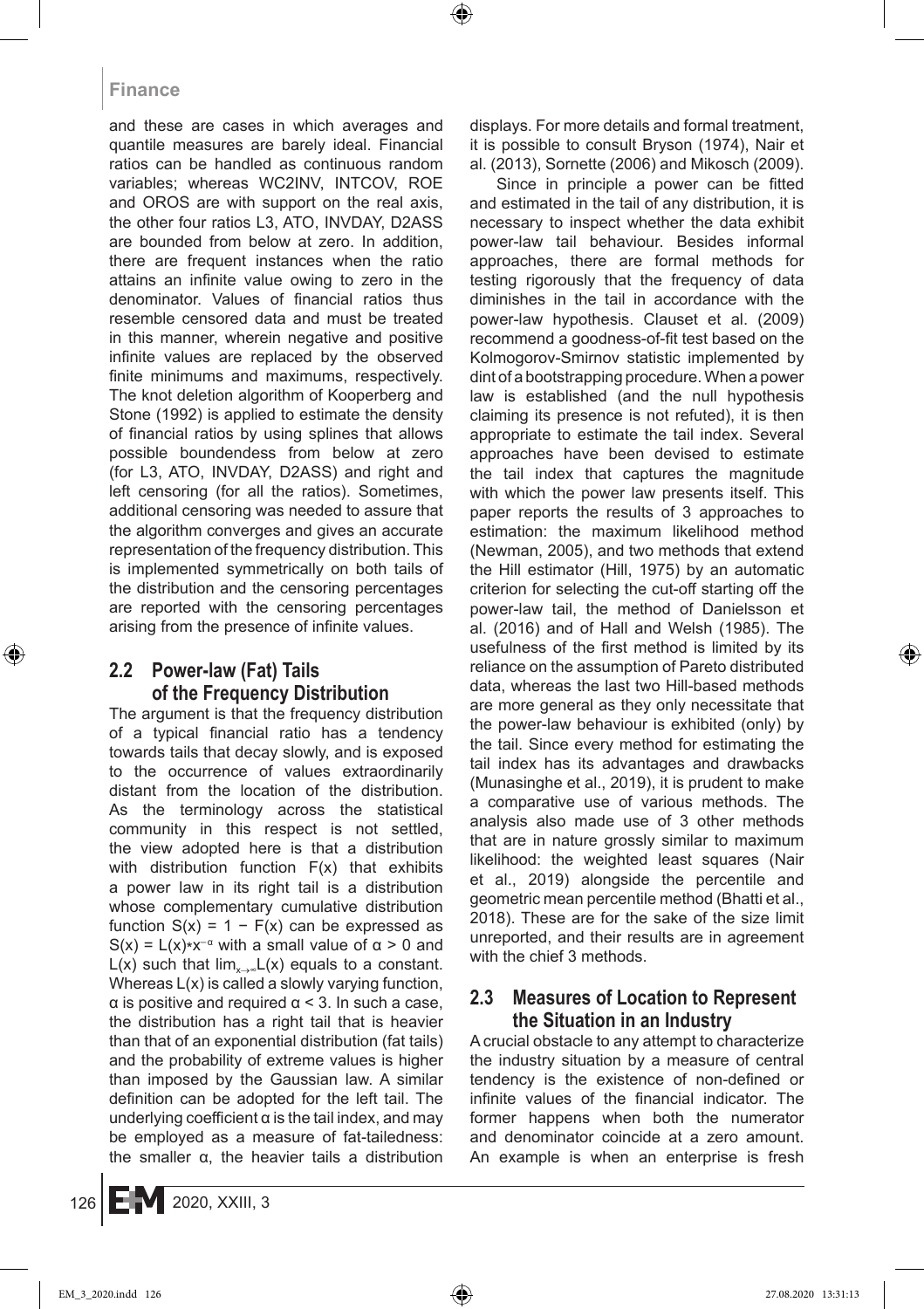in the business, in which case it may have neither inventory nor sales. The latter arises when only the denominator is zero. Alas, both cases do happen and with some indicators are somewhat frequent. To deal with this issue, the following protocol is adopted: (1) Nondefined values are removed because they appertain to enterprises that do not qualify as a basis for benchmarking and industry comparison. (2) Infinite values are handled in two different ways: either by trimming (truncation) or by winsorization (censoring). Upon trimming, all positive or negative infinities are simply discarded and removed from the calculated values of a financial ratio. In contrast, upon winsorizing, the maximum finite value is substituted for positive infinites, and the minimum value is used instead of negative infinites. Note that whilst an error or inconsistency discovered in the preliminary screening leads to the discarding the erroneous financial statement and affects all the eight financial ratios, the described trimming and winsorization protocol is implemented afterwards for each financial ratio individually.

The following measures of location are applied to both the trimmed and winsorized data on the eight financial ratios in the years 2009 and 2018: (1) the simple non-robust mean, (2) the trimmed (truncated) mean with 5%, 10%, 15%, 20% and 25% observations discarded from both endpoints of the data sample, (3) the winsorized mean with observations 5%, 10%, 15%, 20% and 25% censored at both endpoints of the data sample, in addition to (4) the quantiles at probabilities 10%, 25%, 50%, 75% and 90%. Owing to the presence of extreme observations that trouble data on a typical financial ratio, there is a need to suppress the effect of observations at the endpoints. Hence, trimmed and winsorized means are preferable over the non-robust mean. Note that 25% trimmed mean is the mid-mean advocated by Tukey (1970) and that the 50% quantile is the median. In addition, the 25% and 75% quantiles define the interquartile range, and indicate the central half of the data that participates in computing the 25% trimmed and winsorized means.

The analysis was in full implemented in program R, version 3.6.0, using the functionalities of the packages psych, logspline, ptsuite, tea and poweRlaw.

# **3. Results**

After the dismissal of financial statements with obvious errors during the preliminary screening, a total of 101 and 1,109 financial statements were left for enterprises associated with the "construction" industry F41.2. The top parts of Tabs. 2 and 3 identify for the scrutinized financial indicators the frequency of pathological cases when a financial ratio was not defined ("# NA values"), cases when an infinity value was calculated ("# ±Inf values") and standard cases with finite values. In addition to the eight indicators catalogued in Tab. 1 – L3, WC2INV, ATO, INVDAY, D2ASS, INTCOV, ROE, and OROS – Tabs. 2 and 3 encompass also ROE\*, which is return on equity with economically nonsensical values suppressed and designated as non-defined. By comparing the number of NA values for ROE and ROE\*, it becomes apparent that there were 18 − 3 = 15 such values (15 / 101 ≈ 14.85%) in 2009 and 124 − 0 = 124 such values (124 / 1,109  $\approx$  11.18%) in 2018. This is a fairly high proportion to be simply ignored. As highlighted in Section 2, the nondefined and infinity values were either trimmed, or winsorized. The tables report industry statistics for both versions of data, and label trimmed and winsorized means as "trim mean" and "wins mean", respectively.

The summaries in Tabs. 2 and 3 point out several notable aspects that appear universal regardless of whether the trimming or winsorizing protocol is adhered to.

- First, to all intents and purposes, the conventional arithmetic mean seems to produce values that are beyond credibility as they are apparently severely affected by extreme values and are overtly distant from values yielded by other metrics. In addition, simple mean values are also less believable from an economic point of view, perhaps with the exception of ATO.
- Second, estimates of central tendency react rather sensitively to the amount of trimming or winsorizing implemented in both endpoints of the distribution. The mean in itself is a 0% trimmed mean as well as 0% winsorized mean, and both the trimmed and winsorized mean in most cases exhibit a strictly monotone trajectory with the increasing trimming or winsorizing factor. Slight exceptions happen with indicators awash with non-defined or infinite values (L3, INVDAY, INTCOV, OROS in 2008,

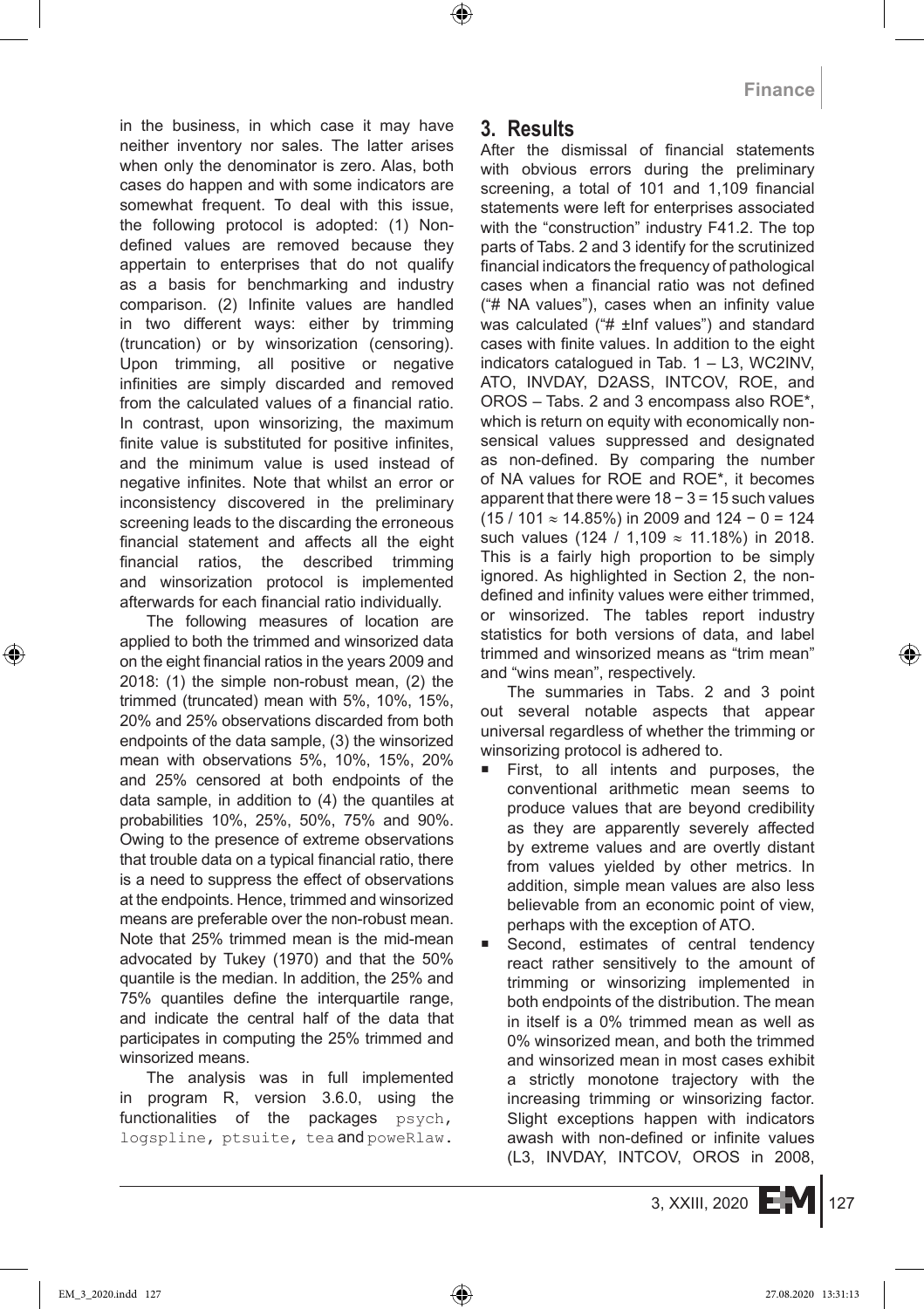and WC2INV, INVDAY, INTCOV for 2018). For example, a good many construction enterprises do not report interest expense (and they finance their assets by equity), which renders INTCOV negative. It is perhaps the issue with small entities. There are also situations that are more difficult to explain. For example, 5 enterprises in 2009 reported neither inventory nor sales, and as many as 52 enterprises did not declared sales, which resulted in 5 non-defined and 52 infinite values for INVDAY in 2009. Certainly, a few enterprises may be fresh in the business, but this does not explain why there are so many enterprises with odd values. A similar situation can be detected with other indicators as well, especially with WC2INV for 2018. Nonetheless, this is a snapshot of corporate reality that only proves the point that there will always be a proportion of financial statements liable to be erroneous and that robust or resistant methods are of the utmost appeal to compile industry statistics.

- Third, it is evident that some amount of cutting-off values is desirable. Whereas 5% trimming or winsorizing seems insufficient, 25% trimming or winsorizing aligns calculated values more with median values. The latter is but natural, and implied by the definition.
- Fourth, the presence of odd values is also manifested in quantiles, and especially first and ninth deciles (10% and 90% quantiles) are scourged by values that are not typical and obviously non-representative of the industry situation. Only quartiles (25%, 50% and 75% quantiles) seem to possess some information value.
- Fifth, the trimming protocol may be viewed as more reliable as it produces values that are economically more acceptable and useful for the purpose of comparison. Having said that, the output presented in Tabs. 2 and 3 does not warrant the assertion that the industry statistics compiled by using trimmed data conforms to the true empirical distribution of the scrutinized financial ratios (more closely than the one produced by winsorized data).
- Sixth, the industry statistics for ROE is considerably more favourable than for ROE\* when non-sensical values are eliminated. The industry statistics for ROE in both years is artificially biased upward by the presence

of non-sensical positive values.

The frequency distributions estimated by logspline are visualized for both years in Figs.1 and 2. The estimated densities are produced with winsorized (censored) data with allowance for the lower bound 0 with L3, ATO, DAYINV, and D2ASS. In some cases, in addition to the trimming owing to the presence of infinite cases, some other additional trimming was sometimes necessary at both ends of the distribution to make the logspline method converge. The needed amounts of trimming are reported with density plots. Figs.1 and 2 display somewhat atypical shapes of frequency distributions and prove the self-evident fact that frequency distributions of financial indicators are not timeinvariant, but they change and shift over time. In some cases they are bimodal, and frequently extremely skewed. They depart substantially from the Gaussian paradigm and serve to illustrate glaringly situations where there is an objective need to employ robust metrics of location. The prolonged tails are suggestive of fat tails consistent with a power law.

Indeed, the evidence that in many a case visualized in Figs.1 and 2 a power law is at work is submitted in Tab. 4. The table first reports the results of testing for power-law behaviour in the right tail and (if appropriate also) the left tail for estimates of the tail index α obtained with the aid of maximum likelihood and the Hill estimator combined with the recommendation by Danielsson et al. (2016) and Hall and Welsch (1985). These estimation methods are labelled as "ML", "Hill\_Dan", and "Hill\_HW". The testing is carried out at the 5% level of significance, and only in a situation when a power law is detected, the respective tail index is reported as a measure of fat-tailedness. This substantiates the claim that financial ratios are naturally exposed to values distant from the centre of their distribution, and tallies with the display of Figs.1 and 2.

# **4. Discussion**

It is very difficult, if not impossible, to formulate a definite instruction concerning how to proceed in compiling industry statistics for the sake of corporate comparisons. Indeed, the ambition of this study is to draw attention to the fact that accounting data from which industry statistics are compiled are not free of mistakes (and are frequently erroneous) and that even errorless financial statements may yield values that are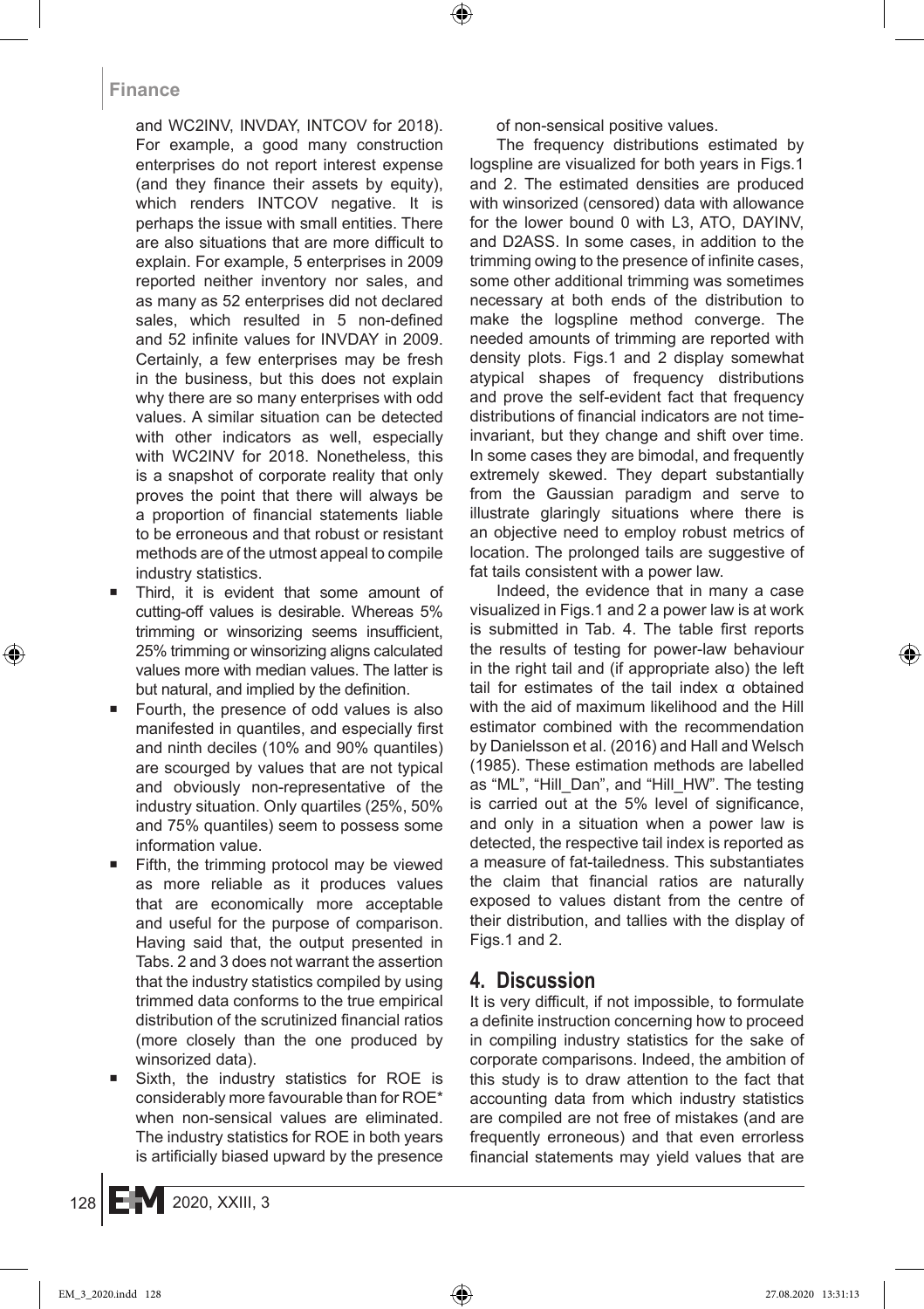#### **Tab. 2: Indicators of industry statistics compiled for 2009 for the "construction" industry F41.2**

|                     | L3     | WC2INV   | <b>INVDAY</b> | AT <sub>O</sub> | D <sub>2</sub> ASS | <b>INTCOV</b> | ROE       | ROE*      | <b>OROS</b> |
|---------------------|--------|----------|---------------|-----------------|--------------------|---------------|-----------|-----------|-------------|
| # NA values         | 1      | 1        | 5             | 0               | 0                  | 20            | 3         | 18        | 14          |
| $\#$ ±lnf values    | 39     | 5        | 52            | 0               | 0                  | 71            | 8         | 8         | 43          |
| # finite values     | 61     | 95       | 44            | 101             | 101                | 10            | 90        | 75        | 44          |
| <b>Trimmed data</b> |        |          |               |                 |                    |               |           |           |             |
| Mean                | 25.39  | $-11.24$ | 776.37        | 4.51            | 1,597.04           | 49.67         | $-81.93$  | $-104.70$ | 7.55        |
| 5% trim mean        | 12.04  | 0.29     | 262.08        | 1.39            | 155.07             | 49.67         | $-1.08$   | $-9.09$   | $-18.29$    |
| 10% trim mean       | 9.27   | 1.36     | 98.14         | 0.89            | 89.47              | 29.87         | $-1.21$   | $-7.01$   | $-4.47$     |
| 15% trim mean       | 7.66   | 1.59     | 81.23         | 0.48            | 67.96              | 29.87         | $-0.74$   | $-5.01$   | $-1.98$     |
| 20% trim mean       | 6.69   | 1.66     | 70.11         | 0.32            | 63.62              | 2.40          | $-0.17$   | $-3.44$   | $-1.12$     |
| 25% trim mean       | 5.91   | 1.69     | 57.87         | 0.18            | 64.34              | 2.40          | 0.11      | $-2.54$   | 0.28        |
| 5% wins mean        | 14.60  | $-0.52$  | 466.94        | 1.87            | 270.59             | 48.18         | $-1.48$   | $-11.19$  | $-32.28$    |
| 10% wins mean       | 12.17  | 0.99     | 124.21        | 1.53            | 124.79             | 46.68         | $-1.11$   | $-10.20$  | $-8.21$     |
| 15% wins mean       | 9.72   | 1.35     | 102.47        | 0.82            | 82.58              | 31.14         | $-1.75$   | $-8.35$   | $-3.65$     |
| 20% wins mean       | 8.97   | 1.57     | 87.75         | 0.66            | 65.84              | 11.57         | $-0.60$   | $-6.33$   | $-2.93$     |
| 25% wins mean       | 7.44   | 1.60     | 71.44         | 0.44            | 59.15              | 2.62          | 0.06      | $-4.57$   | $-1.79$     |
| 10% quantile        | 0.01   | $-3.15$  | 8.70          | 0.00            | 0.00               | $-12.50$      | $-52.01$  | $-63.58$  | $-70.27$    |
| 25% quantile        | 0.43   | 1.00     | 27.08         | 0.00            | 7.95               | 0.21          | $-7.44$   | $-15.28$  | $-11.68$    |
| 50% quantile        | 4.87   | 1.81     | 45.48         | 0.00            | 71.55              | 1.75          | 0.00      | 0.00      | 0.63        |
| 75% quantile        | 17.62  | 2.00     | 142.94        | 1.42            | 99.77              | 6.12          | 7.46      | 1.75      | 3.98        |
| 90% quantile        | 48.03  | 2.00     | 483.99        | 8.27            | 535.66             | 240.38        | 50.67     | 15.19     | 19.40       |
|                     |        |          |               | Winsorized data |                    |               |           |           |             |
| Mean                | 155.62 | $-38.00$ | 7,330.57      | 4.51            | 1,597.04           | 29.17         | $-681.29$ | $-810.18$ | $-432.16$   |
| 5% trim mean        | 152.95 | $-12.87$ | 7,411.58      | 1.39            | 155.07             | 18.25         | $-422.06$ | $-512.81$ | $-582.30$   |
| 10% trim mean       | 149.61 | 0.53     | 7,535.49      | 0.89            | 89.47              | 4.63          | $-16.02$  | $-133.36$ | $-582.59$   |
| 15% trim mean       | 145.31 | 1.37     | 7,694.82      | 0.48            | 67.96              | $-12.81$      | $-6.21$   | $-13.26$  | -580.97     |
| 20% trim mean       | 139.53 | 1.59     | 7,908.17      | 0.32            | 63.62              | $-35.95$      | $-3.77$   | $-8.83$   | $-578.70$   |
| 25% trim mean       | 131.36 | 1.64     | 8,209.73      | 0.18            | 64.34              | $-58.03$      | $-2.02$   | $-6.18$   | -575.47     |
| 5% wins mean        | 155.62 | $-38.80$ | 7,330.83      | 1.87            | 270.59             | 29.17         | $-686.84$ | $-817.54$ | -581.45     |
| 10% wins mean       | 155.62 | $-1.43$  | 7,332.04      | 1.53            | 124.79             | 29.17         | $-33.77$  | $-669.36$ | -584.23     |
| 15% wins mean       | 155.67 | 0.81     | 7,333.17      | 0.82            | 82.58              | 29.17         | $-11.31$  | $-26.50$  | $-585.30$   |
| 20% wins mean       | 155.82 | 1.36     | 7,334.87      | 0.66            | 65.84              | 29.17         | $-8.57$   | $-15.79$  | $-585.79$   |
| 25% wins mean       | 155.98 | 1.54     | 7,335.90      | 0.44            | 59.15              | $-45.52$      | $-4.85$   | $-11.48$  | $-585.92$   |
| 10% quantile        | 0.07   | $-20.50$ | 24.37         | 0.00            | 0.00               | $-68.00$      | $-272.11$ | -6,017.79 | -1,195.49   |
| 25% quantile        | 1.88   | 0.90     | 47.69         | 0.00            | 7.95               | $-68.00$      | $-22.51$  | $-35.66$  | -1,195.49   |
| 50% quantile        | 26.15  | 1.77     | 12,876.43     | 0.00            | 71.55              | $-68.00$      | 0.00      | $-1.86$   | $-201.29$   |
| 75% quantile        | 359.31 | 2.00     | 12,876.43     | 1.42            | 99.77              | 2.58          | 6.82      | 1.09      | 1.25        |
| 90% quantile        | 359.31 | 2.00     | 12,876.43     | 8.27            | 535.66             | 325.77        | 35.07     | 14.36     | 12.53       |

Source: own

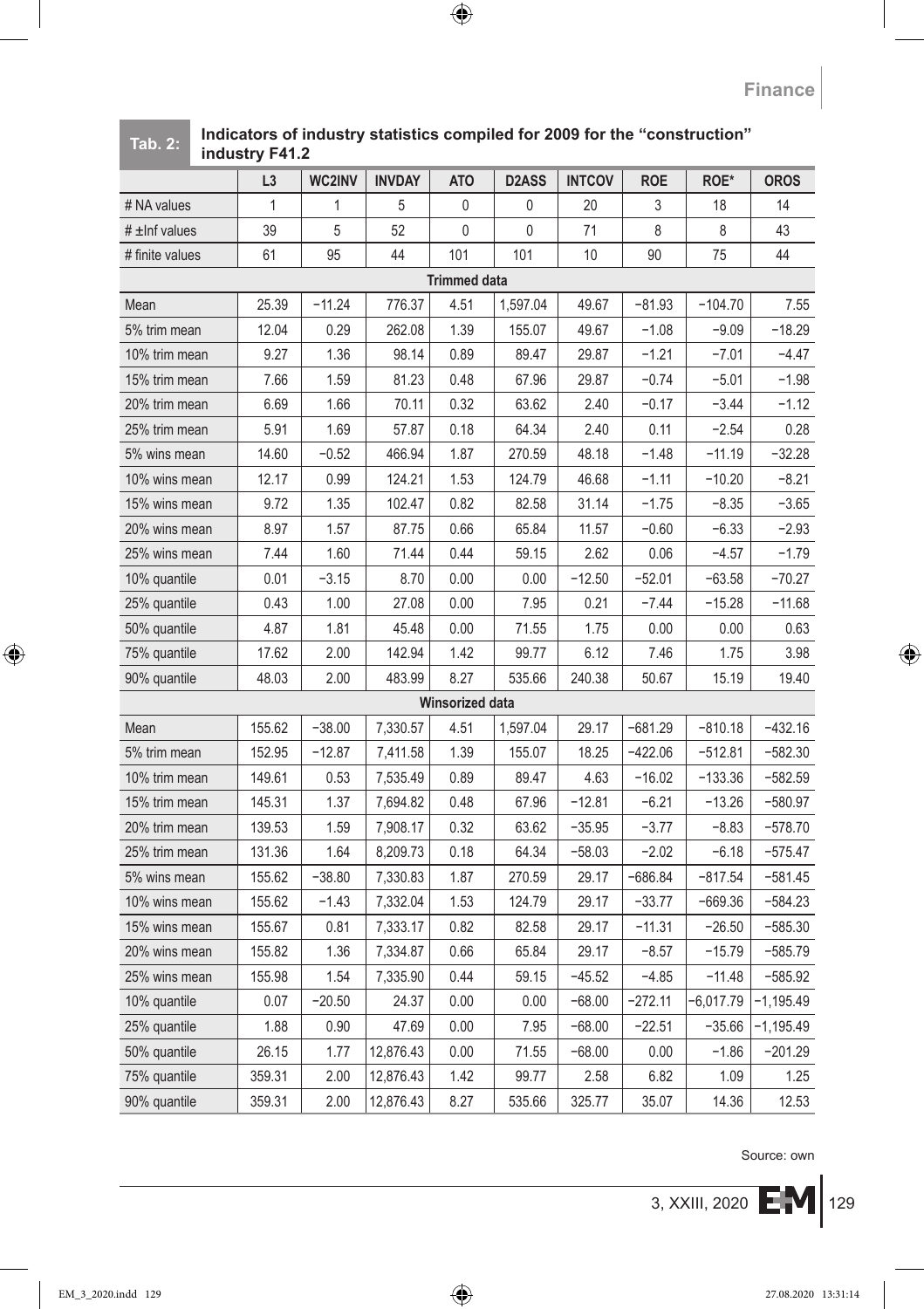# **L3 WC2INV INVDAY ATO D2ASS INTCOV ROE ROE\* OROS** # NA values | 1 | 1 | 160 | 0 | 0 | 57 | 0 | 124 | 70 #±Infvalues | 49 | 521 | 53 | 0| 0 | 532 | 0 | 0 | 143 # finite values | 1,059 | 587 | 896 | 1,109 | 1,109 | 520 | 1,109 | 985 | 896 **Trimmed data** Mean | 30.18 | 114.79 | 517,861 | 2.11 | 146,859 | −145.98 | −303.89 | −368.52 |3,537.93 5% trim mean | 2.49 | 10.14 | 54.63 | 1.24 | 69.24 | 20.07 | 11.65 | 6.69 | 1.88 10% trim mean | 1.75 | 3.07 | 22.04 | 1.13 | 66.98 | 13.48 | 11.18 | 7.74 | 3.29 15% trim mean | 1.49 | 1.50 | 12.94 | 1.06 | 67.84 | 9.34 | 10.16 | 7.54 | 3.50 20% trim mean | 1.36 | 1.12 | 8.30 | 1.00 | 69.26 | 6.72 | 8.97 | 6.73 | 3.42 25% trim mean | 1.29 | 0.90 | 5.37 | 0.97 | 70.41 | 5.29 | 7.71 | 5.83 | 3.25 5% wins mean | 3.62 | 25.95 | 124.37 | 1.36 | 74.89 | 29.58 | 10.51 | 3.83 | −0.56 10% wins mean | 2.28 | 8.07 | 44.39 | 1.26 | 66.85 | 20.62 | 12.59 | 7.33 | 2.41 15% wins mean | 1.83 | 2.81 | 24.98 | 1.19 | 64.95 | 16.30 | 12.63 | 8.83 | 3.59 20% wins mean | 1.57 | 1.78 | 17.12 | 1.11 | 66.20 | 11.95 | 11.80 | 8.91 | 3.67 25% wins mean | 1.43 | 1.42 | 11.23 | 1.02 | 68.01 | 1.7.61 | 10.55 | 7.95 | 3.72 10% quantile  $\begin{array}{|l|c|c|c|c|c|} \hline \end{array}$  0.22  $\begin{array}{|l|c|c|c|c|} \hline \end{array}$  −14.99  $\begin{array}{|l|c|c|c|c|} \hline \end{array}$  0.00  $\begin{array}{|l|c|c|c|} \hline \end{array}$  5.52  $\begin{array}{|l|c|c|c|c|} \hline \end{array}$  −33.53  $\begin{array}{|l|c|c|c|c|} \hline \end{array}$  −26.83 25% quantile | 0.69 −0.98 | 0.00 | 0.04 | 35.78 | 0.21 | −1.29 | −2.74 | −0.15 50% quantile | 1.15 | 0.54 | 0.72 | 0.93 | 71.56 | 3.65 | 4.81 | 3.24 | 2.67 75% quantile | 2.46 | 4.89 | 34.19 | 2.12 | 95.46 | 19.65 | 28.09 | 22.88 | 8.52 90% quantile 8.68 71.70 | 269.19 | 3.60 | 127.19 | 122.87 | 70.10 | 51.90 | 24.56 **Winsorized data** Mean 363.82 4,009.80 24,894,390 2.11 146,859 −6,126.42 −303.89 −368.52 −134,274 5% trim mean 9.06 3,888.11 3,609,331 1.24 69.24 −5,185.00 11.65 6.69 −157,067 10% trim mean | 2.41 | 3,736.27 | 65.39 | 1.13 | 66.98 | −3,986.17 | 11.18 | 7.74 | −52,790 15% trim mean | 1.76 | 3,537.44 | 23.80 | 1.06 | 67.84 | −2,475.26 | 10.16 | 7.54 | −3.83 20% trim mean | 1.52 | 3,077.57 | 13.86 | 1.00 | 69.26 | −423.59 | 8.97 | 6.73 | 0.94 25% trim mean | 1.39 | 1,690.02 | 8.77 | 0.97 | 70.41 | 1,240.24 | 7.71 | 5.83 | 1.99 5% wins mean 38.78 4,009.80 24,894,390 1.36 74.89 −6,126.42 10.51 3.83 −239,059 10% wins mean | 4.11 | 4,009.80 | 239.81 | 1.26 | 66.85 | −6,126.42 | 12.59 | 7.33 | −239,062 15% wins mean | 2.45 | 4,009.80 | 57.57 | 1.19 | 64.95 | −6,126.42 | 12.63 | 8.83 | −27.34 20% wins mean | 1.92 | 5,756.33 | 29.08 | 1.11 | 66.20 | −6,126.42 | 11.80 | 8.91 | −3.22 25% wins mean | 1.60 | 5,841.50 | 18.87 | 1.02 | 68.01 | 7,580.91 | 10.55 | 7.95 | 0.81 10% quantile  $\begin{array}{|c|c|c|c|c|c|} \hline \rule{0pt}{12pt} & 0.23 & -9,765.62 & 0.00 & 0.00 & 5.52 & -57,516.00 & -33.53 & -40.53 & -1,984,600 \hline \end{array}$ 25% quantile 0.72 −7.42 0.00 0.04 35.78 −257.15 −1.29 −2.74 −8.65 50% quantile | 1.22 | 1.09 | 1.47 | 0.93 | 71.56 | 4.34 | 4.81 | 3.24 | 2.14 75% quantile 2.88 19,993.40 57.98 2.12 95.46 28,100.33 28.09 22.88 7.89 90% quantile 21.71 19,993.40 1,892.64 3.60 127.19 28,100.33 70.10 51.90 25.93

#### **Tab. 3: Indicators of industry statistics compiled for 2018 for the "construction" industry F41.2**

Source: own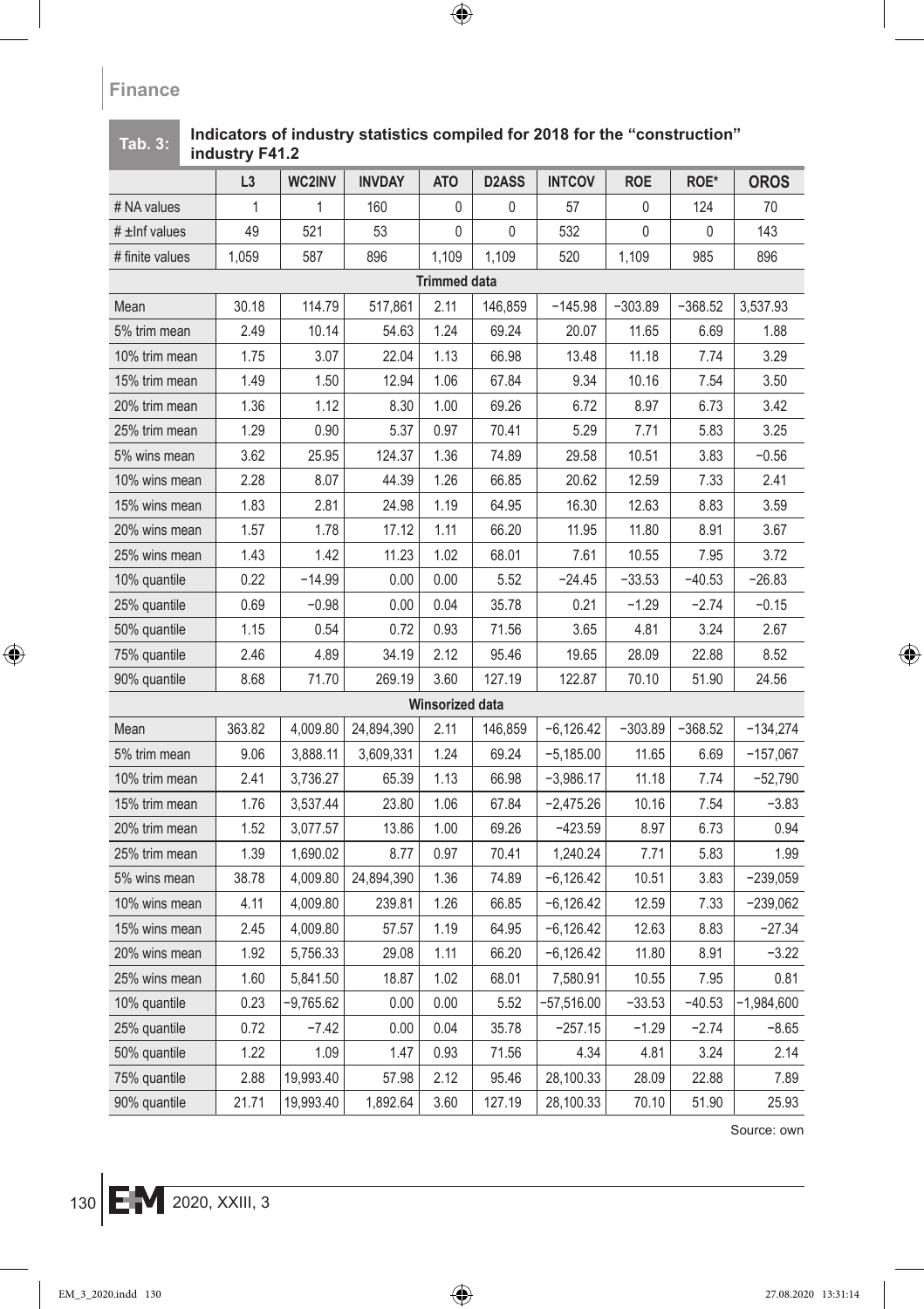#### **Fig. 1: Estimated densities of financial ratios for 2009 for the "construction" industry F41.2**



Source: own



#### **Fig. 2: Estimated densities of financial ratios for 2018 for the "construction" industry F41.2**



Source: own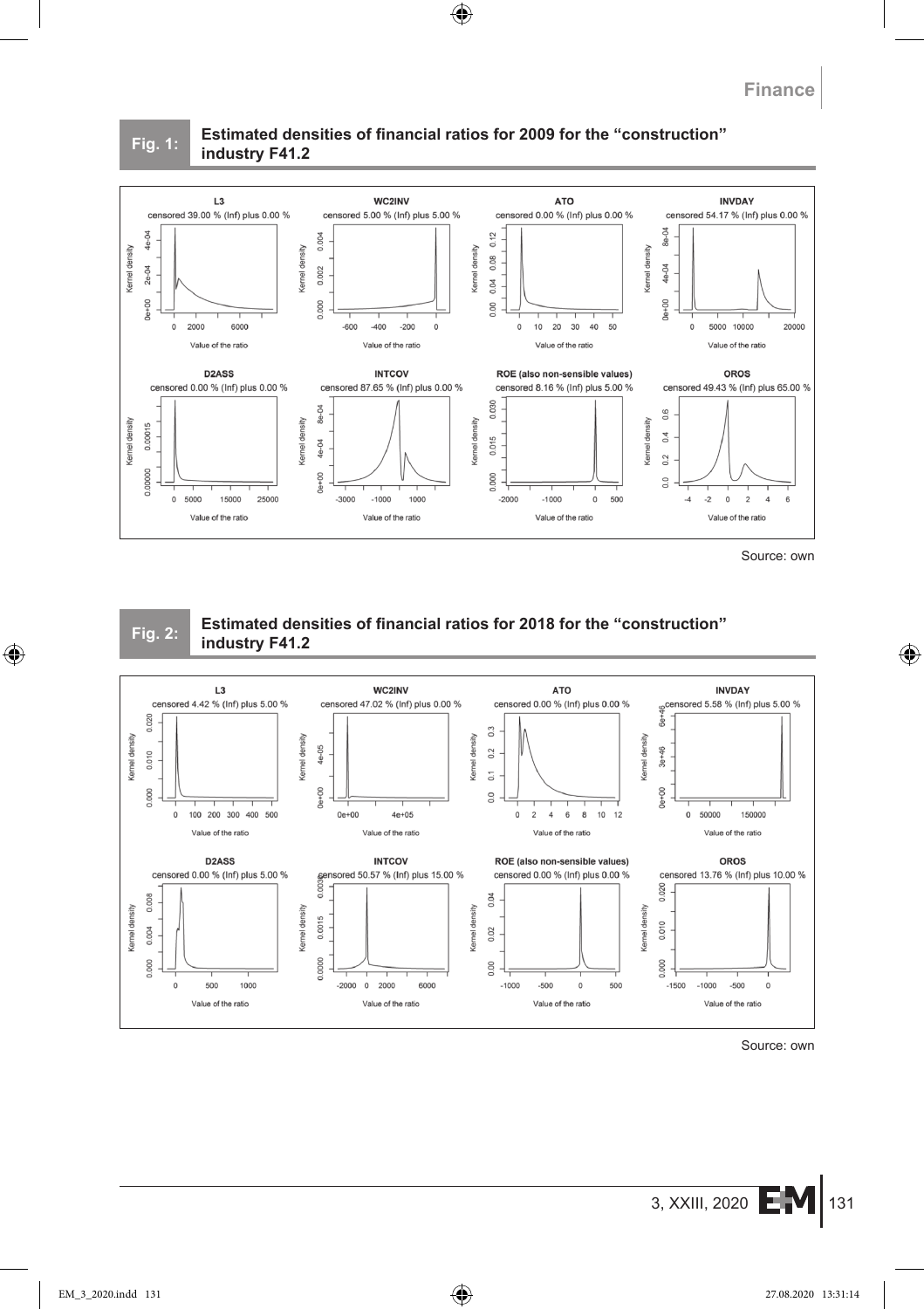#### Presence of power laws in financial indicators for the "construction" industry **F41.2 and tail indices for cases where a power law cannot be rejected**

|                           | L3                               | WC2INV                                                       | <b>INVDAY</b>                    | <b>ATO</b>                       | D <sub>2</sub> ASS               | <b>INTCOV</b>            | <b>ROE</b>               | ROE*                     | <b>OROS</b>              |  |
|---------------------------|----------------------------------|--------------------------------------------------------------|----------------------------------|----------------------------------|----------------------------------|--------------------------|--------------------------|--------------------------|--------------------------|--|
| Year 2009: the right tail |                                  |                                                              |                                  |                                  |                                  |                          |                          |                          |                          |  |
| <b>ML</b>                 | 0.00                             | 0.68<br>$\alpha = 0.451$                                     | 0.00                             | 0.15<br>$\alpha = 0.216$         | 0.49<br>$\alpha = 0.201$         | 0.28<br>$\alpha = 0.479$ | 0.08<br>$\alpha = 0.366$ | 0.44<br>$\alpha = 0.390$ | 0.15<br>$\alpha = 0.359$ |  |
| Hill Dan                  | 0.83<br>$\alpha = 0.946$         | 0.00                                                         | 0.68<br>$\alpha = 1.269$         | 0.76<br>$\alpha = 0.541$         | 0.81<br>$\alpha = 0.646$         | 0.00                     | 0.24<br>$\alpha = 1.386$ | 0.39<br>$\alpha = 1.052$ | 0.49<br>$\alpha = 0.469$ |  |
| Hill HW                   | 0.87<br>$\alpha = 0.924$         | <b>NA</b>                                                    | 0.33<br>$\alpha = 0.996$         | 0.73<br>$\alpha = 0.508$         | 0.72<br>$\alpha = 0.560$         | <b>NA</b>                | 0.23<br>$\alpha = 0.680$ | 0.39<br>$\alpha = 1.052$ | <b>NA</b>                |  |
| Year 2009: the left tail  |                                  |                                                              |                                  |                                  |                                  |                          |                          |                          |                          |  |
| <b>ML</b>                 |                                  | 0.53<br>$\alpha = 0.306$                                     |                                  |                                  |                                  | <b>NA</b>                | 0.37<br>$\alpha = 0.184$ | 0.37<br>$\alpha = 0.184$ | 0.14<br>$\alpha = 0.251$ |  |
| Hill_Dan                  | bounded<br>from below<br>by zero | 0.00                                                         | bounded<br>from below<br>by zero | bounded<br>from below<br>by zero | bounded<br>from below<br>by zero | <b>NA</b>                | 0.84<br>$\alpha = 0.788$ | 0.84<br>$\alpha = 0.788$ | 0.74<br>$\alpha = 0.705$ |  |
| Hill HW                   |                                  | <b>NA</b>                                                    |                                  |                                  |                                  | <b>NA</b>                | 0.83<br>$\alpha = 0.566$ | 0.83<br>$\alpha = 0.566$ | 0.69<br>$\alpha = 0.431$ |  |
|                           | Year 2018: the right tail        |                                                              |                                  |                                  |                                  |                          |                          |                          |                          |  |
| <b>ML</b>                 | 0.00                             | 0.00                                                         | 0.00                             | 1.00<br>$\alpha = 0.123$         | 1.00<br>$\alpha = 0.136$         | 0.00                     | 0.00                     | 0.00                     | 0.25<br>$\alpha = 0.163$ |  |
| Hill Dan                  | 0.46<br>$\alpha = 0.702$         | 0.48<br>$\alpha = 0.922$                                     | 0.18<br>$\alpha = 1.765$         | 1.00<br>$\alpha = 0.408$         | 1.00<br>$\alpha = 0.410$         | 0.54<br>$\alpha = 0.784$ | 0.57<br>$\alpha = 0.743$ | 0.00                     | 0.95<br>$\alpha = 0.751$ |  |
| Hill_HW                   | 0.11<br>$\alpha = 0.747$         | 0.70<br>$\alpha = 1.175$                                     | 0.04                             | <b>NA</b>                        | 1.00<br>$\alpha = 0.559$         | 0.34<br>$\alpha = 1.075$ | 0.07<br>$\alpha = 1.259$ | 0.00                     | 0.96<br>$\alpha = 0.815$ |  |
| Year 2018: the left tail  |                                  |                                                              |                                  |                                  |                                  |                          |                          |                          |                          |  |
| <b>ML</b>                 |                                  | 0.00                                                         |                                  |                                  |                                  | 0.00                     | 0.21<br>$\alpha = 0.138$ | 0.21<br>$\alpha = 0.138$ | 1.00<br>$\alpha = 0.184$ |  |
| Hill_Dan                  | bounded<br>from below<br>by zero | bounded<br>0.30<br>from below<br>$\alpha = 1.013$<br>by zero | bounded<br>from below<br>by zero | bounded<br>from below<br>by zero | 0.34<br>$\alpha = 0.535$         | 0.52<br>$\alpha = 0.754$ | 0.52<br>$\alpha = 0.754$ | 1.00<br>$\alpha = 0.594$ |                          |  |
| Hill HW                   |                                  | 0.64<br>$\alpha = 1.741$                                     |                                  |                                  |                                  | 0.26<br>$\alpha = 0.516$ | 0.51<br>$\alpha = 0.734$ | 0.51<br>$\alpha = 0.734$ | 1.00<br>$\alpha = 0.426$ |  |

Source: own

difficult to grasp (infinities) and non-sensical (non-defined). In the experience of the authors of this study, many do not realize that industry measures do not come easy, but necessitate a number of subjective decisions whose purpose is to isolate the frequency distribution of financial ratios and capture its central tendency or other characteristics. The task is not a simple empirical exercise or a mere statistical analysis by reason of the absence of information about the underpinning frequency distribution. In fact, this must be reconstructed from available data, and the plausibility of the measures of location chosen to represent the situation in an industry must be assessed through economic judgement as an inevitable input to the entire process. Such economic judgement provides guidance in adjudging which of the explored elements of the methodological procedure are sound and preferable.

Albeit the empirical demonstration focuses on an only industry of the Slovak economy, it is both the contention and experience of the authors, that the results of the previous section are universal and do not deviate in troubles from the patterns identifiable in other industries and in industries of other economies. The references made in the introduction prove that issues with financial statements or usefulness in corporate comparisons are not particular only to Slovak economic conditions, but are international. The results proved firmly that analysis of financial ratios requires a robust methodology as data – even after addressing the problem with infinite values (either by trimming or winsorization) – teem with extreme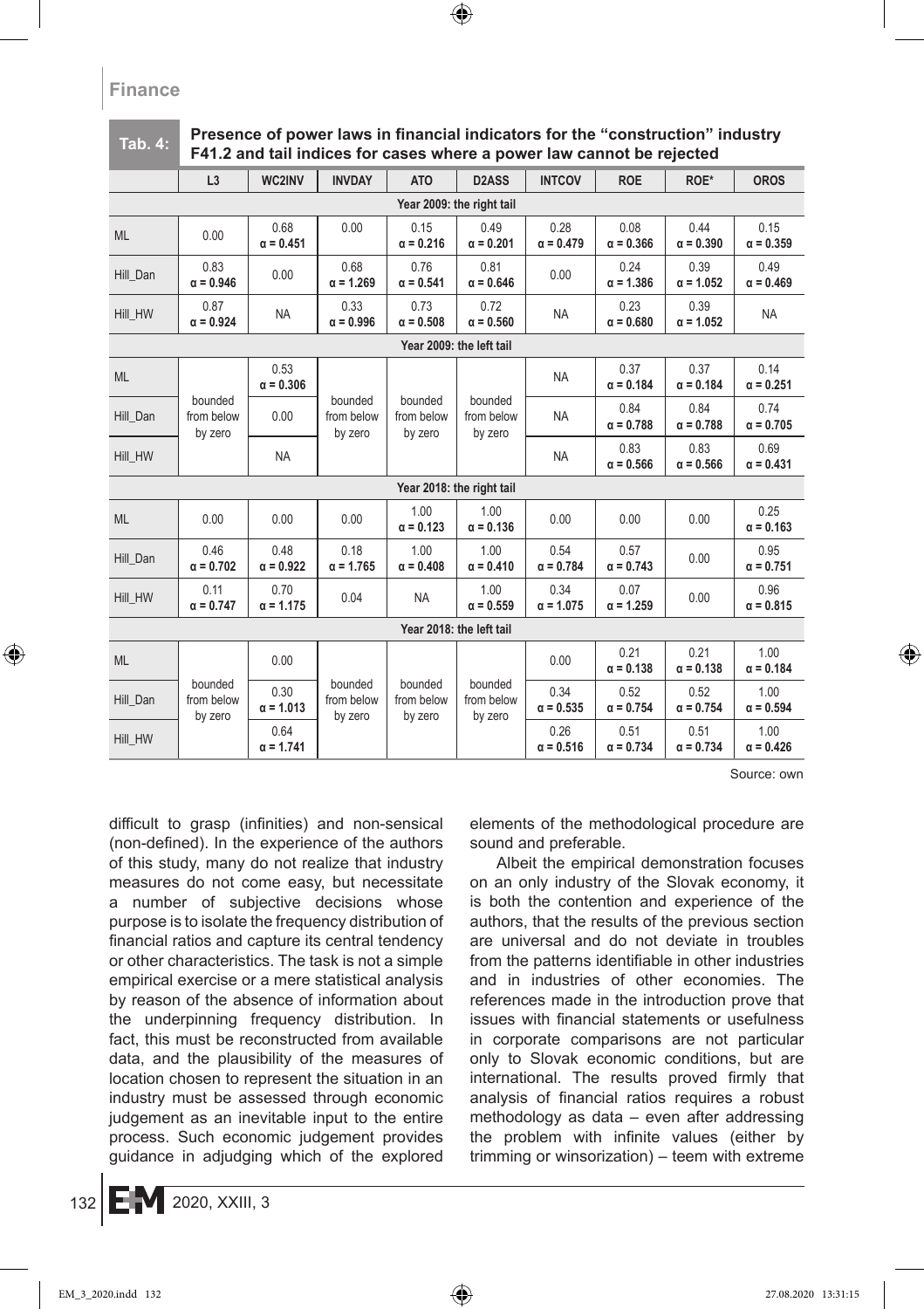values that make the arithmetic mean useless. Each of the examined financial ratios showed a tendency towards a power law at least in one tail, or in other words, towards at least one Paretian tail, which signalizes the failure of standard measures of central tendency. In spite of using more common sense and subjective reasoning than objective knowledge as explained afore, the recommendation is to stick to the trimming protocol and to summarize the remaining data through the interquartile range and 25% trimmed mean, possibly in conjunction with the 50% quantile. On the one hand, winsorization may be deemed as more friendly in regard to the information encompassed in infinite values since the information about the direction of data is preserved by clipping the infinite values off to the nearest finite values. On the other hand, the results obtained after the winsorization protocol still display less credible values that cannot be reasonably employed in industry comparisons. The trimming protocol is in this respect more suitable as it produces more interpretable and credible values of financial ratios. Hence, it transpires that there is no benefit in trying to spare information that may be recoverable from infinite values. The interquartile range applied to such trimmed data then specifies the boundaries of the middle half of data, the 25% trimmed mean is their arithmetic average, and the 50% quantile is their mid. The recommendation advanced for discussion is thus to use only the middle half of the ordered data rid of infinite values, and to apply a measure of central tendency to them. The 25% trimmed mean is also called the midmean or interquartile mean, whereas the 50% quantile is the median.

In one respect, the recommendation to employ the three quartile measures, i.e. the 25%, 50% and 75% quartiles, is no improvement over the methodology of CRIF. In another respect, it is a confirmation of the soundness of the methodology they use. That being said, also their quartile summaries suffer from extreme values as is apparent in too frequent an occurrence of −#INF# or #INF# signs that are used in place of values of a ratio lower than −100,000 or greater than 100,000. Nonetheless, the firm does not disclose the measures taken to ensure integrity of their summary numbers, how they deal with infinite values or to what extent they cleanse input financial statements. That thorough cleansing is needed is corroborated by the fact that the number of erroneous financial statements is not negligible. For instance, Profini (2018, p. 33) reports for 2015 to 2017 from 12.48% to 13.22% erroneous financial statements published for enterprises that keep accounts on a double-entry basis. For both years, 2009 and 2018, Tab. 5 contrasts the summary statistics provided by CRIF and the summary statistics recommended in this study. There is a huge disproportion in the numbers of financial statements out of which these summaries were calculated. Whereas CRIF calculated their statistics using 2,229 and 7,082 financial statements for 2009 and 2018, this study employed respectively 101 and 1,109 financial statements that remained after the preliminary screening for errors. It is not clear whether the counts 2,229 and 7,082 appertain to the effective number of financial statements or the input data set before any removal of dubious financial statements. In addition, CRIF does not report any adjustment regarding non-sensical values of ROE. The differences between the summary statistics are striking and unsettling. On the one hand, the quartile measures and arithmetic mean reported by CRIF emerged from a considerably higher sample of financial statements (yet, they still do not represent the full population of construction enterprises), which might be suggestive of better accuracy or cogency. On the other hand, the method of disposing of erroneous or suspicious financial statements and the approach to coping with infinite values is not communicated. The glaring discrepancies between mean and median (50% quantile) values indicate extremely skewed frequency distributions, in which case the mean is of little avail to corporate comparisons since it fails to capture the central tendency. Obviously, the methodology recommended here for the sake of compiling industry statistics seems more coherent as there are petit differences between 25% trimmed mean and median (50% quantile) values in comparison to the preceding commented discrepancies. Nonetheless, it is not possible to state which one is more relevant. Yet, the point is made. Note that it is not possible to add into this comparison the industry statistics prepared by DataSpot since their definitional convention differs.

A methodological issue that remains is that, if an enterprise shows a non-sense value in one financial ratio, only this particular value should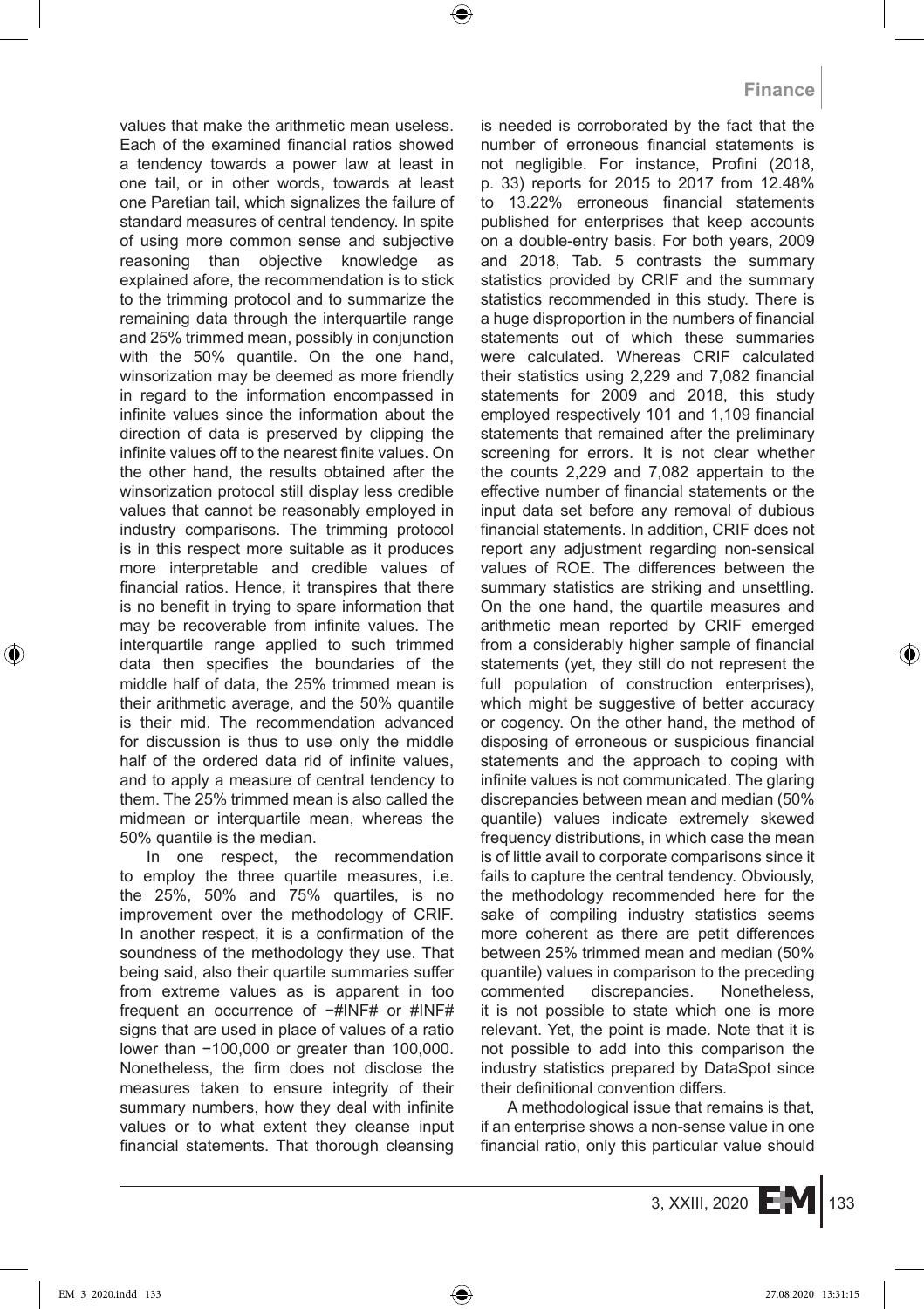#### **Tab. 5: Comparison of the industry statistics using the methodology of CRIF and the recommended methodology for the "construction" industry F41.2**

|                                    | L3    | WC2INV  | <b>INVDAY</b> | <b>ATO</b> | D <sub>2</sub> ASS             | <b>INTCOV</b> | <b>ROE</b> | ROE*     | <b>OROS</b> |
|------------------------------------|-------|---------|---------------|------------|--------------------------------|---------------|------------|----------|-------------|
| <b>Year 2009</b>                   |       |         |               |            |                                |               |            |          |             |
| Year 2009: methodology of CRIF     |       |         |               |            |                                |               |            |          |             |
| 25% quantile                       | 0.59  | $-3.20$ | 0.00          | 0.07       | 12.00                          | $-$ #INF#     | $-4.77$    |          | $-5.93$     |
| 50% quantile                       | 1.10  | 0.11    | 0.00          | 0.99       | 56.75                          | 15.51         | 2.93       |          | 1.51        |
| 75% quantile                       | 2.38  | 4.08    | 8.62          | 2.27       | 90.98                          | #INF#         | 26.55      |          | 6.34        |
| Mean                               | 15.78 | 18.24   | 159.60        | 5.67       | 320.09                         | 6,872.04      | $-44.10$   |          | $-117.24$   |
| Year 2009: recommended methodology |       |         |               |            |                                |               |            |          |             |
| 25% quantile                       | 0.43  | 1.00    | 27.08         | 0.00       | 7.95                           | 0.21          | $-7.44$    | $-15.28$ | $-11.68$    |
| 50% quantile                       | 4.87  | 1.81    | 45.48         | 0.00       | 71.55                          | 1.75          | 0.00       | 0.00     | 0.63        |
| 75% quantile                       | 17.62 | 2.00    | 142.94        | 1.42       | 99.77                          | 6.12          | 7.46       | 1.75     | 3.98        |
| 25% trim mean                      | 5.91  | 1.69    | 57.87         | 0.18       | 64.34                          | 2.40          | 0.11       | $-2.54$  | 0.28        |
|                                    |       |         |               |            | Year 2018: methodology of CRIF |               |            |          |             |
| 25% quantile                       | 0.91  | $-1.54$ | 0.00          | 0.01       | 19.23                          | $-7.53$       | $-9.53$    |          | $-8.99$     |
| 50% quantile                       | 1.72  | #INF#   | 0.00          | 1.13       | 69.30                          | 2.08          | 3.01       |          | 2.30        |
| 75% quantile                       | 8.90  | #INF#   | 4.82          | 2.36       | 97.11                          | 16.51         | 29.45      |          | 11.28       |
| Mean                               | 26.64 | 32.44   | 9.098.47      | 5.83       | 212.83                         | $-101.48$     | $-246.52$  |          | $-241.52$   |
| Year 2018: recommended methodology |       |         |               |            |                                |               |            |          |             |
| 25% quantile                       | 0.69  | $-0.98$ | 0.00          | 0.04       | 35.78                          | 0.21          | $-1.29$    | $-2.74$  | $-0.15$     |
| 50% quantile                       | 1.15  | 0.54    | 0.72          | 0.93       | 71.56                          | 3.65          | 4.81       | 3.24     | 2.67        |
| 75% quantile                       | 2.46  | 4.89    | 34.19         | 2.12       | 95.46                          | 19.65         | 28.09      | 22.88    | 8.52        |
| 25% trim mean                      | 1.29  | 0.90    | 5.37          | 0.97       | 70.41                          | 5.29          | 7.71       | 5.83     | 3.25        |

Source: own, CRIF – Slovak Credit Bureau, Ltd.

be dropped from the database or the values for all financial ratios should be discarded. At present, the cleansing procedure is applied for every financial ratio separately. The cleansing procedure must include also cases when a financial ratio attains not so obviously incorrect values. Such an issue arises with the frequently used and popular return on equity, ROE, which indicates a positive (desirable) value even in economically distressed situations when both net income and equity are negative. A snapshot provided by the empirical demonstration is alarming as it proves that these unacceptable situations are rather common and their disregard is at the risk of putting the profitability in an industry into a more positive light.

An obvious shortcoming shared by the discussed approaches to compiling industry statistics is unidimensionality. This paper, CRIF, DataSpot and other vendors consider every financial ratio individually and separately from others at the expense of ignoring simultaneous links that exist between different financial ratios at a time. An avenue worthy of exploration is consideration of these relationships, e.g., in the spirit of multivariate medians (and similarly multivariate measures of location). Small (1990) surveys different definitions of the median in a multivariate case, and Chaudhuri (1996) and Hallin et al. (2010) exemplify multivariate extensions of the concept of quantiles.

Finally, industry statistics should encompass not only information about the central tendency of financial ratios, but also about their variability. A proper interpretation should take into account also the level of dispersion of a financial ratio in the industry. Given the noted and observed heterogeneity of enterprise values, conventional non-robust measures will scarcely be useful. Nonetheless, a robust measure of variability can be easily extracted from 25% and 75% quantile values as their difference (the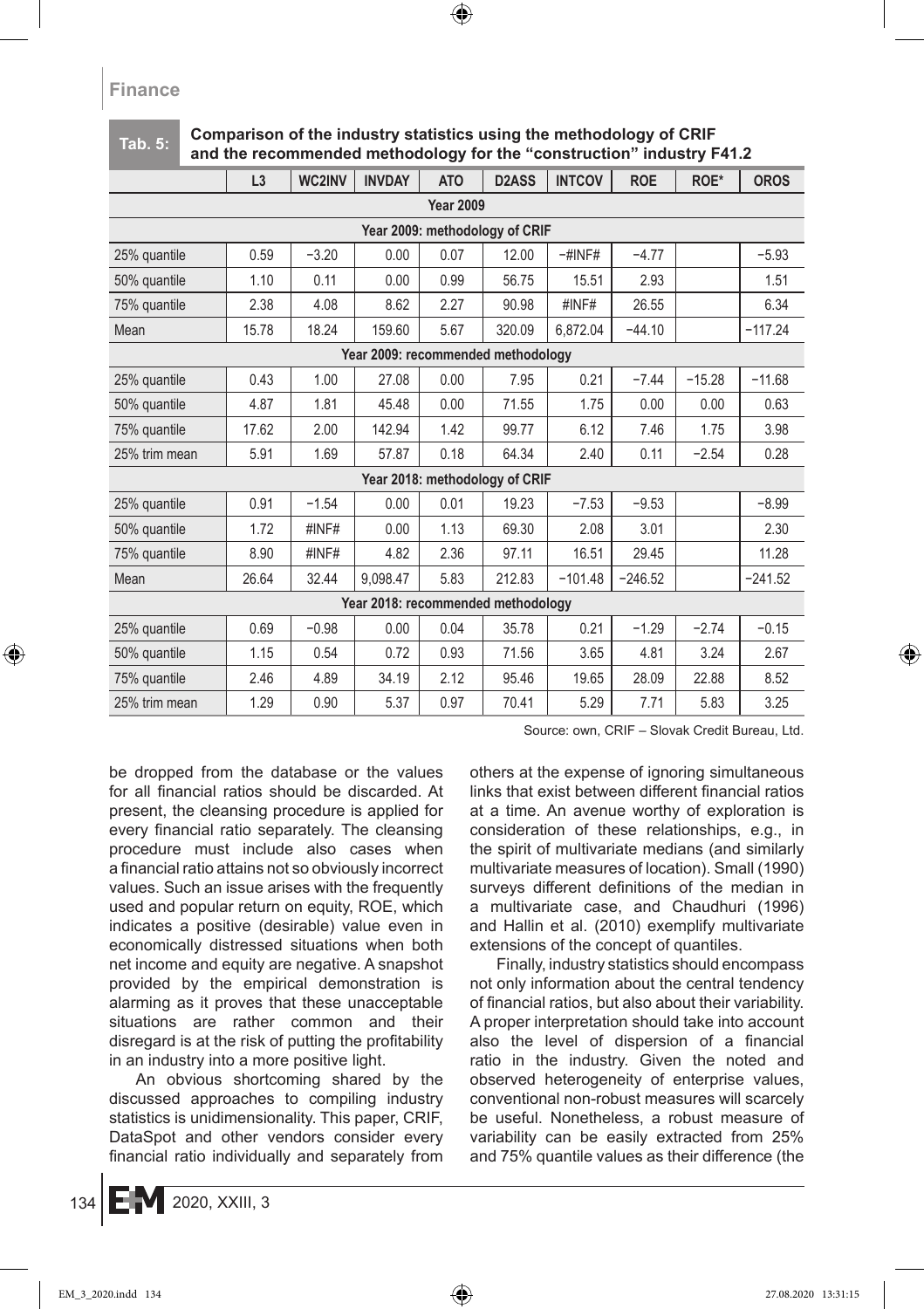interquartile range) or half their difference (the quartile deviation). In the methodology of CRIF and the recommended methodology, 25% and 75% quantile values are immediately available.

# **Conclusion**<br>Motivated b

by the practical needs of corporate financial analysis when it comes to benchmarking and comparison with an industry, the paper studies methodological subtleties of compiling industry statistics. In this respect, the paper contributes to the methodology of financial analysis in no less than three ways. First, it challenges the semblance that compiling industry statistics is a simple task that leads to trustworthy figures to which an enterprise can be compared. The converse is true for input data are drawn from financial statements with varying veracity and financial ratios have distributions with power-law (fat) tails to say nothing of the existence of relatively frequent infinite or non-defined values. Second, it explores different methodological choices underlying compilations of industry statistics and suggests that after the preliminary screening for errors in financial statements data should first be trimmed (truncated) in order to rid them of infinite values and then summarized by three quartiles (especially the 25% and 75% quantiles) as well as the 25% trimmed mean. It seems that with typical frequency distributions of financial ratios winsorization is substantially inferior to trimming, in both suppressing infinite values and representing the central tendency of a financial ratio. Albeit quartile values are conventional metrics of industry statistics in Slovakia in the methodology of CRIF, their methodology does not appreciate the trimming protocol and does not make use of a trimmed mean. Third, the paper calls attention to the defective feature of return on equity, ROE, which is the ultimate indicator of accounting profitability and of somewhat obligatory use. ROE becomes positive, which is interpreted as a good situation, also when both net income in the numerator and equity in the denominator are negative. Yet, this is the worst possible scenario. If this is not reflected in the trimming protocol before values of ROE are summarized, the calculated metrics of central tendency are biased upward.

The study has implications not only for the methodology of industry statistics, but also for corporate and banking analysts as end users of financial information compiled for different industries. Whereas in Anglophone countries there is an inclination to averages, in Slovakia the golden standard instituted by CRIF prefers quantiles. Although any such descriptive gives a snapshot of where an industry stands in terms of its financial position, its computation requires a set of steps associated with cleansing data and ensuring that computed values are usable, at least at first glance. An analyst should understand that a particular value of an industry statistic actually does not appertain to all firms in a given industry, but to those whose financial ratios are wellbehaved to some degree. Thus, comparability is inevitably limited, and a reasonable approach to analysis is to use quartiles rather than (traditional) averages to assess the position of a firm for the former are less sensitive to atypical values thanks to their resistance. That said, this only testifies the prudence of the quartile-based approach of CRIF.

A seeming limitation of the initiative is that the point is made through a case study oriented upon Slovak enterprises falling into the "construction" industry F41.2 for two years, 2009 and 2018. Nonetheless, in no manner is this orientation restrictive since lessons are of universal validity all over the financial world. The reason being, financial statements are full of errors, enterprises vary in operations and are extremely heterogeneous, and some of them find themselves in financial distress. The caveat placed upon the methodology of industry statistics is of concern elsewhere, and the raised issues deserve special attention on the agenda of international management.

*Acknowledgement: The paper arose in partial fulfilment of VEGA project No. 1/0767/18 and would not have come into existence without the encouragement of the late prof. Ing. Mária Uramová, PhD. The authors regret her sudden demise and are grateful to her for the idea to write this paper.*

#### **References**

Balcaen, S., Manigart, S., Buyze, J., & Oooghe, H. (2012). Firm exit after distress: differentiating between bankruptcy, voluntary liquidation and M&A. *Small Business Economics, 39*(4), 949–975. https://doi. org/10.1007/s11187-011-9342-7

Bhattacharjee, A., & Han, J. (2014). Financial distress of Chinese firms: Microeconomic,

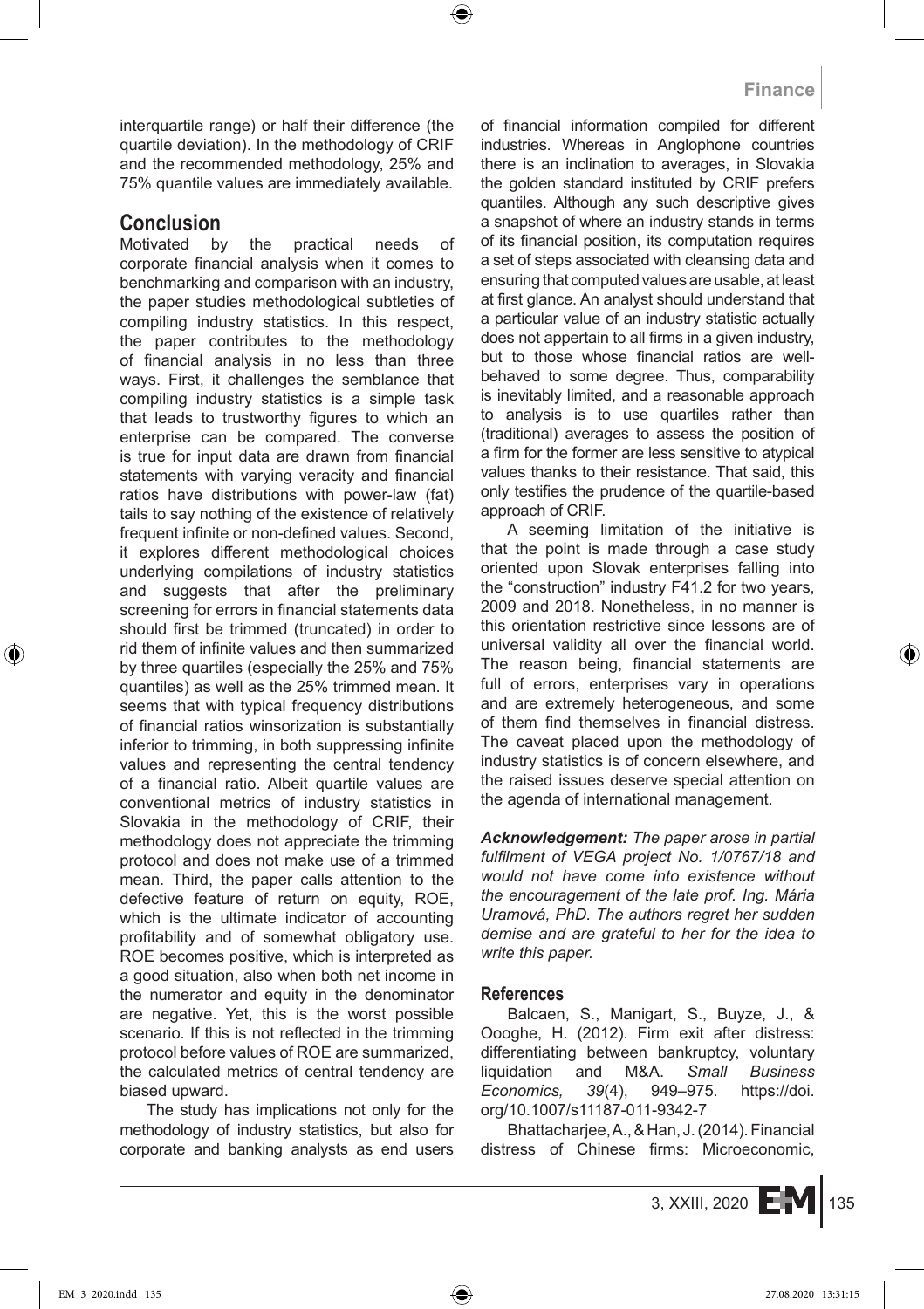macroeconomic and institutional influences. *China Economic Review, 30,* 244–262. https://doi.org/10.1016/j.chieco.2014.07.007

Bhatti, S. H., Hussain, S., Ahmad, T., Aslam, M., Aftab, M., & Raza, M. A. (2018). Efficient estimation of Pareto model: Some modified percentile estimators. *PLoS ONE, 13*(5), 1–15. https://doi.org/10.1371/journal.pone.0196456

Bieniek, M. (2016). Comparison of the bias of trimmed and winsorized means. *Communications in Statistics – Theory and Methods, 45*(22), 6641–6650. https://doi.org/1 0.1080/03610926.2014.963620

Bradshaw, M. T. (2012). Discussion of "Analysts' industry expertise". *Journal of Accounting and Economics, 54*(2–3), 121–131. https://doi.org/10.1016/j.jacceco.2012.09.003

Bryson, M. (1974). Heavy-Tailed Distributions: Properties and Tests. *Technometrics, 16*(1), 61–68. https://doi.org/10 .1080/00401706.1974.10489150

Buček, J. (2012). Crisis in Slovakia 2009– 2010: from saving the economy to saving public finance. In G. Gorzelak, K. Fazekas, & C.-C. Goh (Eds.), *Adaptability and change: the regional dimensions in Central and Eastern Europe* (pp. 334–359)*.* Warszawa: Wydawnictwo Naukowe Scholar.

Chaudhuri, P.(1996). On aGeometric Notion of Quantiles for Multivariate Data. *Journal of the American Statistical Association, 91*(434), 862– 872. https://doi.org/10.2307/2291681

Clauset, A., Shalizi, C. R., & Newman, M. E. J. (2009). Power-law distributions in empirical data. *SIAM Review, 51*(4), 661–703. https://doi. org/10.1137/070710111

Danielsson, J., Ergun, L. M., de Haan, L., & de Vries, C. G. (2016). *Tail index estimation: quantile driven threshold selection* (Discussion Paper Series 58). London: London School of Economics and Political Science. https://doi. org/10.2139/ssrn.2717478

Deloitte Forensic Center. (2009). *Ten things about financial statement fraud: A review of SEC enforcement releases, 2000–2008* (3rd ed.). London: Deloitte Development. Retrieved December 31, 2019, from https://assets.corporatecompliance.org/Portals/1/ Users/169/29/60329/10%20Things%20 about%20financial%20statement%20fraud.pdf

ECCBSO [European Committee of Central Balance-Sheet Data Offices]. (2019). *BACH userguide summary*. BACH Working Group. Retrieved December 31, 2019, from https://www.bach.banque-france.fr/index. php?page=telechargementFile&file=Summary\_ Userguide.pdf

Firth, M., Rui, O. M., & Wu, W. (2011). Cooking the books: Recipes and costs of falsified financial statements in China. *Journal of Corporate Finance, 17*(2), 371–390. https://doi.org/10.1016/j.jcorpfin.2010.09.002

Gaynor, J., Engel, J., Long, L., Auxier, S., & Goldman, L. (2005). *Judges training manual for the ISU Judging System*. Colorado Springs, CO: US Figure Skating. Retrieved December 31, 2019, from https://www.usfsa.org/content/ module4pgs30-34.pdf

Hall, P., & Welsh, A. H. (1985). Adaptive estimates of parameters of regular variation. *The Annals of Statistics, 13*(1), 331–341.

Hallin, M., Paindaveine, D., & Šiman, M. (2010). Multivariate quantiles and multipleoutput regression quantiles: From L<sub>1</sub> optimization to halfspace depth. *The Annals of Statistics, 38*(2), 635–669. https://doi. org/10.1214/09-AOS723

Harada, N., & Kageyama, N. (2011). Bankruptcy dynamics in Japan. *Japan and the World Economy, 23*(2), 119–128. https://doi. org/10.1016/j.japwor.2011.01.002

Hill, B. (1975). A simple general approach to inference about the tail of a distribution. *The Annals of Statistics, 3*(5), 1163–1174.

ICE Benchmark Administration. (2019). *ICE LIBOR methodology (Approved July 9, 2019).* London: ICE Benchmark Administration. Retrieved December 31, 2019, from https://www.theice.com/publicdocs/ICE\_ LIBOR\_Methodology.pdf

Inekwe, J. N., Jin, Y., & Valenzuela, M. R. (2018). The effects of financial distress: Evidence from US GDP growth. *Economic Modelling, 72,* 8–21. https://doi.org/10.1016/j.econmod.2018.01.001

Inekwe, J. N., Jin, Y., & Valenzuela, M. R. (2019). Financial conditions and economic growth. *International Review of Economics & Finance, 61,* 128–140. https://doi.org/10.1016/j. iref.2019.02.001

Jurečková, J., & Picek, J. (2016). *Robust statistical methods with R*. Boca Raton, FL: Chapman & Hall/CRC.

Konstantaras, K., & Siriopoulos, C. (2011). Estimating financial distress with a dynamic model: Evidence from family owned enterprises in asmall open economy. *Journal of Multinational Financial Management, 21*(4), 239–255. https://doi.org/10.1016/j.mulfin.2011.04.001